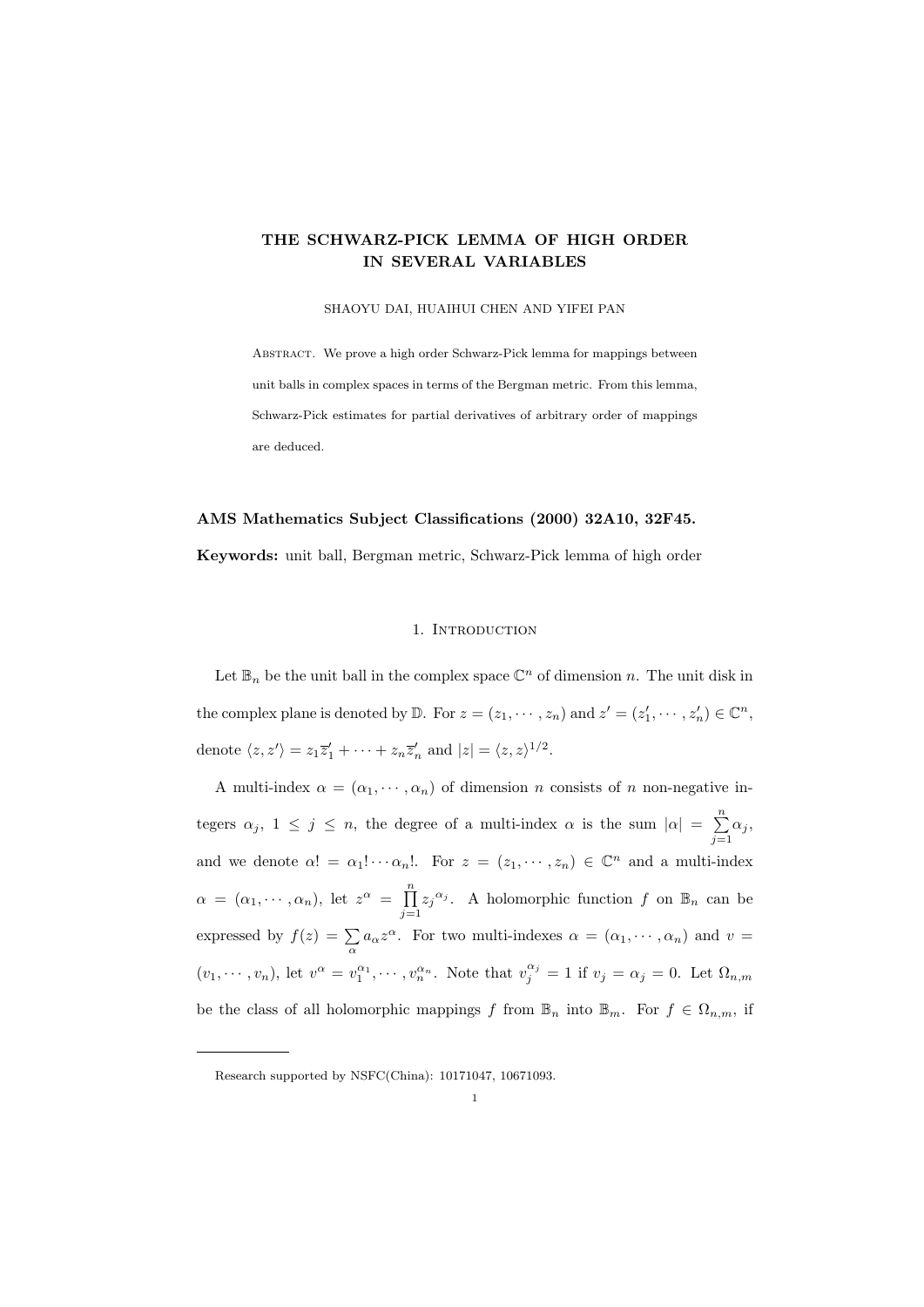$$
f = (f_1, \dots, f_m), \ f_j(z) = \sum_{\alpha} a_{j,\alpha} z^{\alpha} \text{ for } j = 1, \dots, m, \text{ we denote } f(z) = \sum_{\alpha} a_{\alpha} z^{\alpha},
$$
  
where  $a_{\alpha} = (a_{1,\alpha}, \dots, a_{m,\alpha}).$ 

For  $f \in \Omega_{1,1}$ , the classical Schwarz-Pick lemma says that

$$
\frac{|f'(z)|}{1 - |f(z)|^2} \le \frac{1}{1 - |z|^2}
$$

holds for  $z \in \mathbb{D}$ . Recently, the above inequality has been generalized to the derivatives of arbitrary order by some authors [MSZ, Zh, DP]. The best result was proved in [DP]. It was proved that

$$
\frac{|f^{(k)}(z)|}{1 - |f(z)|^2} \le (1 + |z|)^{k-1} \cdot \frac{k!}{(1 - |z|^2)^k} \tag{1.1}
$$

holds for  $f \in \Omega_{1,1}$ ,  $k \ge 1$  and  $z \in \mathbb{D}$ . The equality in (1.1) may be attained if  $z = 0$ , and the equality statement has been established. If  $k > 1$  and  $z \neq 0$ , (1.1) is a strict inequality.

Chen and Liu [ChL] generalized (1.1) by proving the following Schwarz-Pick estimate for partial derivatives of arbitrary order of a function  $f \in \Omega_{n,1}$ :

$$
\left| \frac{\partial^{|v|} f(z)}{\partial z_1^{v_1} \dots \partial z_n^{v_n}} \right| \le n^{\frac{|v|}{2}} |v|! \binom{n+|v|-1}{n-1}^{n+2} \frac{1-|f(z)|^2}{(1-|z|^2)^{|v|}} (1+|z|)^{|v|-1} \tag{1.2}
$$

holds for any  $z \in \mathbb{B}_n$  and multi-index  $v = (v_1, \dots, v_n) \neq 0$ .

On the unit ball  $\mathbb{B}_n$ , the Bergman metric  $H_z(\beta, \beta)$  may be defined by

$$
H_z(\beta,\beta) = \frac{(1-|z|^2)|\beta|^2 + |\langle \beta, z \rangle|^2}{(1-|z|^2)^2} \quad \text{for } z \in \mathbb{B}_n, \ \beta \in \mathbb{C}^n.
$$

Commonly, there is a factor  $(n + 1)/2$  in the definition of the Bergman metric. In spite of ambiguity, we use the same notation for Bergman metrics in unit balls of different dimensions. This metric is invariant under the automorphism group of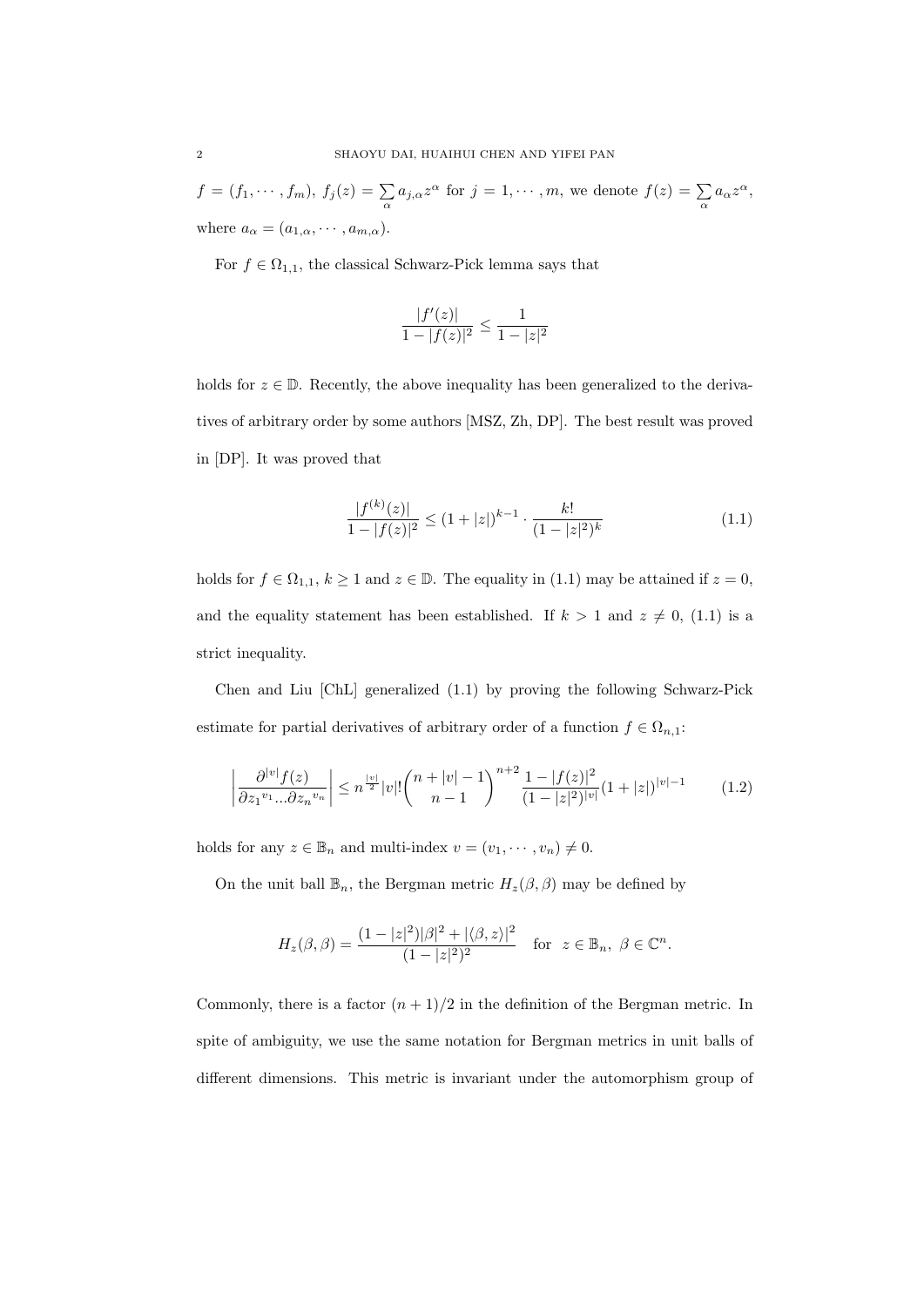$\mathbb{B}_n$ . For  $f \in \Omega_{n,m}$ , the Schwarz-Pick lemma is formulated in terms of the Bergman metric (see [C]):

$$
H_{f(z)}(f'(z)\beta, f'(z)\beta) \le H_z(\beta, \beta) \quad \text{for } z \in \mathbb{B}_n, \ \beta \in \mathbb{C}^n. \tag{1.3}
$$

Here,  $f'(z)$  is the Jacobian matrix of the mapping f at the point z, i.e.,  $f'(z) =$  $(\partial f_j(z)/\partial z_k)_{1\leq j\leq m,1\leq k\leq n}$ , and we identify a point in complex space with a column matrix (column vector) so that  $f'(z)\beta$  is the product of two matrixes. (1.3) is precise, the equality holds for mappings in the automorphism group of  $\mathbb{B}_n$  if  $m = n$ .

The purpose of this paper is to generalize  $(1.3)$  to the high order Fréchet derivatives of mappings in  $\Omega_{n,m}$  as was done in [DP] for the classical Schwarz-Pick lemma. For  $f \in \Omega_{n,m}$ ,  $k \geq 1$ ,  $z \in \mathbb{B}_n$ , the Fréchet derivative of f at z of order k is defined by

$$
D_k(f, z, \beta) = \sum_{|\alpha|=k} \frac{k!}{\alpha!} \frac{\partial^k f(z)}{\partial z_1^{\alpha_1} \cdots \partial z_n^{\alpha_n}} \beta^{\alpha},
$$

where  $\beta \in \mathbb{C}_n$ .  $D_k(f, z, 1) = f^{(k)}(z)$  when  $n = m = 1$ . With this notation, our main result is expressed as follows:

**Theorem:** Let  $f \in \Omega_{n,m}$ . Then, for  $k \geq 1$ ,  $z \in \mathbb{B}_n$  and  $\beta \in \mathbb{C}^n$ , we have

$$
H_{f(z)}(D_k(f, z, \beta), D_k(f, z, \beta))
$$
  
 
$$
\leq k!^2 \left(1 + \frac{|\langle \beta, z \rangle|}{((1 - |z|^2)|\beta|^2 + |\langle \beta, z \rangle|^2)^{1/2}}\right)^{2(k-1)} (H_z(\beta, \beta))^k.
$$
 (1.4)

(1.4) coincides with (1.1) or (1.3) if  $n = m = 1$  or  $k = 1$  respectively. Note that the factor preceding  $(H_z(\beta, \beta))^k$  is increasing with  $|\langle \beta, z \rangle|$  from 0 to  $|z|$ .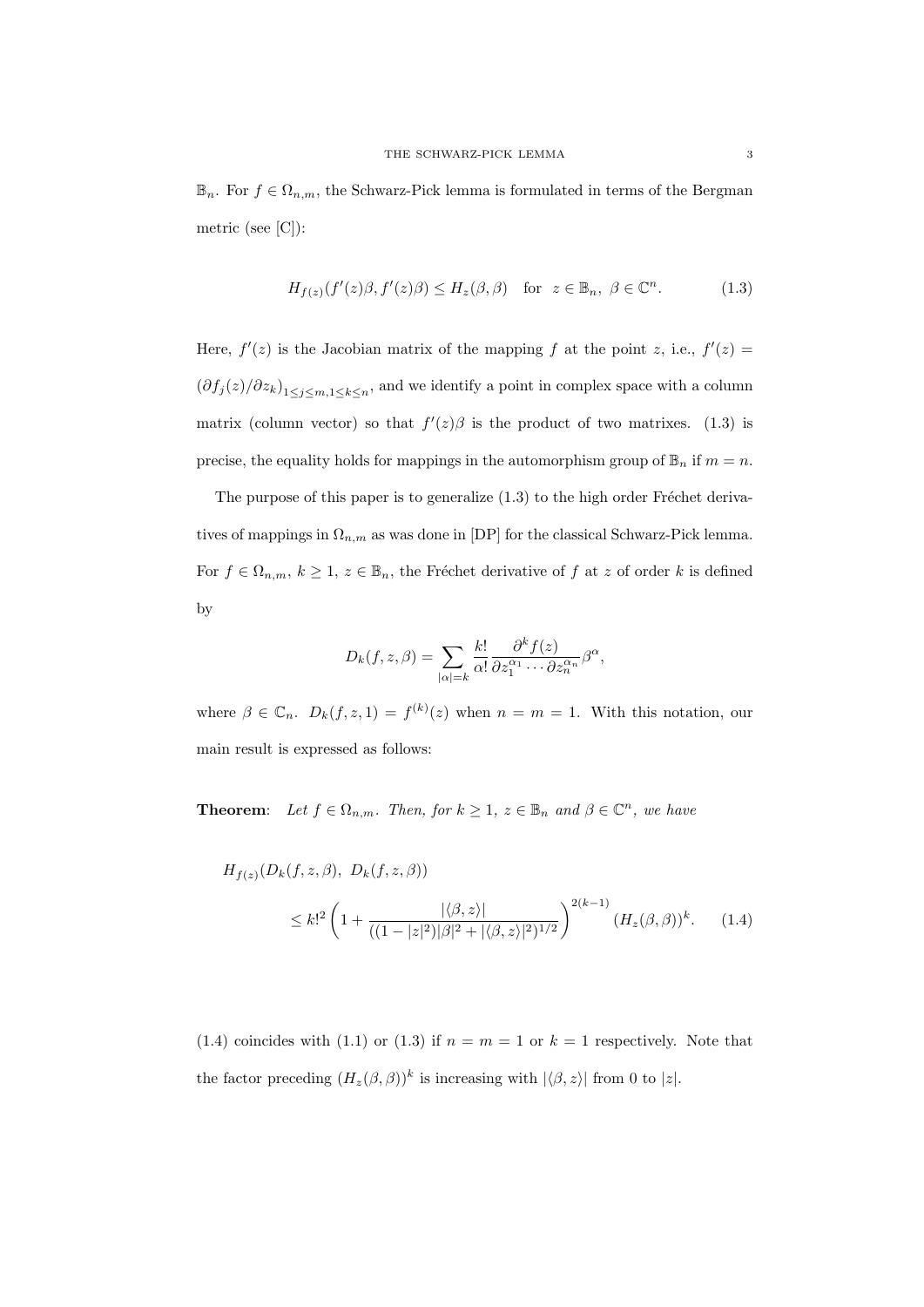As a consequence, we deduce from (1.4) a Schwarz-Pick estimate for partial derivatives of a mapping  $f \in \Omega_{n,m}$ :

$$
\left| \left\langle \frac{\partial^{|v|} f(z)}{\partial z_1^{v_1} \cdots \partial z_n^{v_n}}, \ f(z) \right\rangle \right|^2 + (1 - |f(z)|^2) \left| \frac{\partial^{|v|} f(z)}{\partial z_1^{v_1} \cdots \partial z_n^{v_n}} \right|^2
$$
  

$$
\leq \frac{|v|^{|v|}}{v^v} \left[ v! (1 + |z|)^{|v| - 1} \cdot \frac{1 - |f(z)|^2}{(1 - |z|^2)^{|v|}} \right]^2
$$
(1.5)

holds for any multi-index  $v = (v_1, \dots, v_n) \neq 0$  and  $z \in \mathbb{B}_n$ . In particular, if  $f \in \Omega_{n,1}$ , we have

$$
\left| \frac{\partial^{|v|} f(z)}{\partial z_1^{v_1} \cdots \partial z_n^{v_n}} \right| \le \sqrt{\frac{|v|^{|v|}}{v^v}} v! (1+|z|)^{|v|-1} \cdot \frac{1-|f(z)|^2}{(1-|z|^2)^{|v|}}.
$$
 (1.6)

The equalities in (1.5) and (1.6) may be attained if  $z = 0$  and the equality statement is given. (1.6) is much better than (1.2) since the factor  $\binom{n+|v|-1}{n-1}^{n+2}$  is canceled,  $v! \leq |v|!$  and  $\sqrt{|v| |v| / v^v} \leq n^{|v|/2}$  (the equality holds if and only if  $v_1 = \cdots = v_n$ ).

For radial and normal partial derivatives, we have estimates more precise than (1.5) and (1.6). For  $f \in \Omega_{n,1}$ , we prove that

$$
\left| \frac{\partial^{|v|} f(z)}{\partial z_1^{v_1} \cdots \partial z_n^{v_n}} \right| \le \sqrt{\frac{|v| |v|}{v^v}} v! \mu(z) \cdot \frac{1 - |f(z)|^2}{(1 - |z|^2)^{(v_1 + |v|)/2}} \tag{1.7}
$$

holds for any multi-index  $v = (v_1, \dots, v_n) \neq 0$  and  $z = (z_1, 0, \dots, 0) \in \mathbb{B}_n$ , where  $\mu(z) = (1+|z|)^{|v|-1}$  if  $v_1 = |v|$ , and  $\mu(z)$  is the sum of terms  $c_j |z|^j$  with  $j \le v_1$  in  $(1+|z|)^{|v|-1}.$ 

### 2. Some lemmas

The following results are known  $[R]$ . For a point  $a$  in a unit ball, let

$$
\varphi_a(z) = \frac{a - P_a z - \sqrt{1 - |a|^2} Q_a z}{1 - \langle z, a \rangle},
$$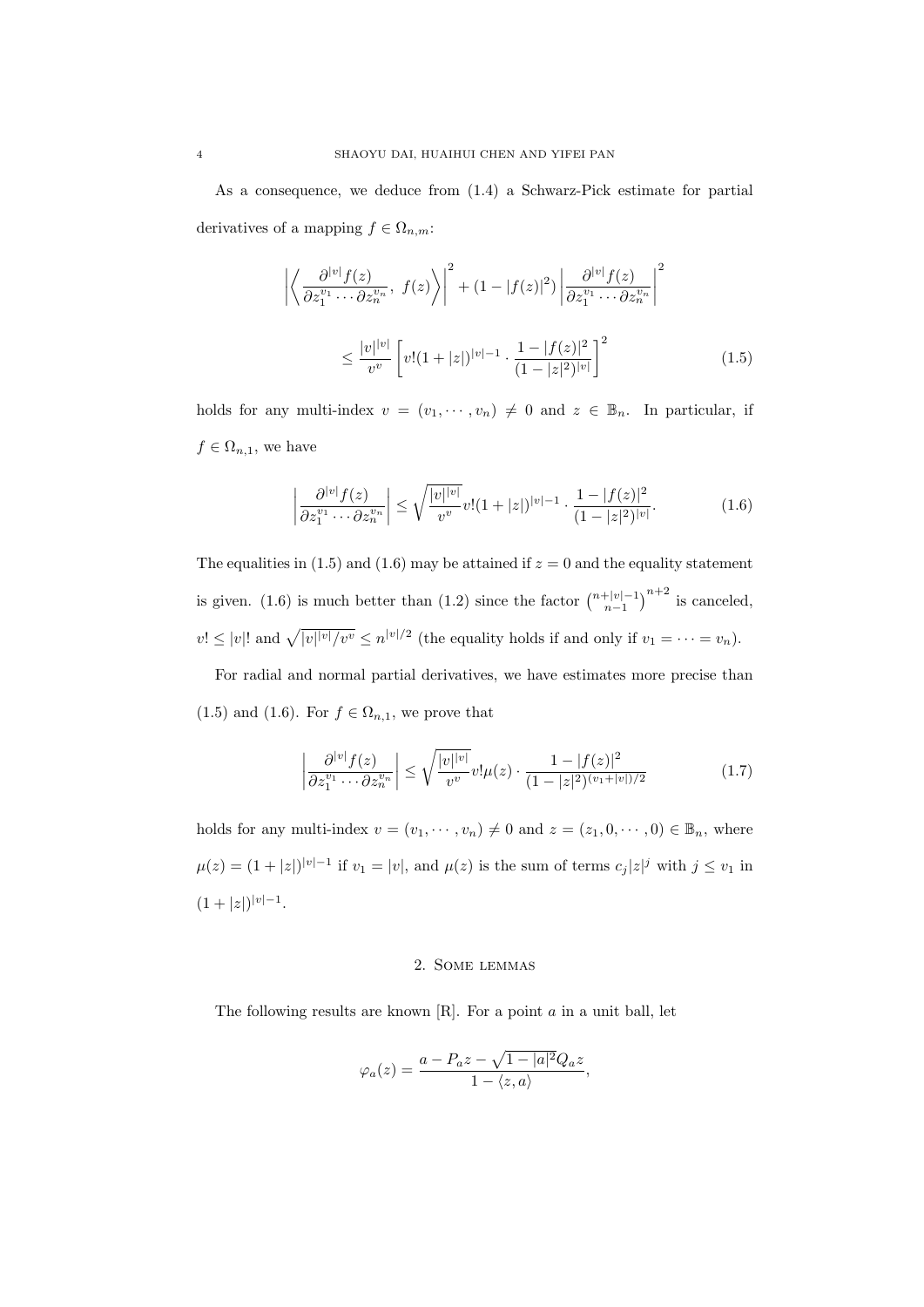where  $P_a z = \langle z, a \rangle a / \langle a, a \rangle$ ,  $Q_a z = z - P_a z$ . Note that  $P_0(z) = 0$ . Then,  $\varphi_a$  is injective and maps the unit ball onto itself,

$$
\varphi_a(0) = a, \quad \varphi_a(a) = 0, \quad \varphi_a = \varphi_a^{-1},
$$

and

$$
\varphi'_a(0) = -(1 - |a|^2)P_a - (1 - |a|^2)^{1/2}Q_a,
$$
  

$$
\varphi'_a(a) = -\frac{1}{1 - |a|^2}P_a - \frac{1}{(1 - |a|^2)^{1/2}}Q_a.
$$

**Lemma 1.** If  $f(z) = \sum_{\alpha} a_{\alpha} z^{\alpha} \in \Omega_{n,m}$ , then

$$
\sum_{\alpha} |a_{\alpha}|^2 |\beta^{2\alpha}| \le 1 \tag{2.1}
$$

holds for  $\beta \in \partial \mathbb{B}_n$ . Further,

$$
\sum_{\alpha} |a_{\alpha}|^2 \cdot \frac{v^{\alpha}}{|v||\alpha|} \le 1
$$
\n(2.2)

holds for any multi-index  $v = (v_1, \dots, v_j) \neq 0$ . As a consequence, we have

$$
|a_v| \le \sqrt{\frac{|v| |v|}{v^v}}.\tag{2.3}
$$

Further, if  $v_j \neq 0$  for  $j = 1, \dots, n$ , then the equality in (2.3) holds only if  $a_\alpha = 0$ for  $\alpha \neq v$ .

*Proof.* Let  $\beta = (\beta_1, \dots, \beta_n) \in \partial \mathbb{B}_n$  be fixed. For  $0 < \sigma < 1$ , we have

$$
1 \geq \frac{1}{(2\pi)^n} \int_0^{2\pi} \cdots \int_0^{2\pi} |f(\sigma \beta_1 e^{i\theta_1}, \cdots, \sigma \beta_n e^{i\theta_n})|^2 d\theta_1 \cdots d\theta_n
$$
  
= 
$$
\frac{1}{(2\pi)^n} \sum_{j=1}^m \int_0^{2\pi} \cdots \int_0^{2\pi} |f_j(\sigma \beta_1 e^{i\theta_1}, \cdots, \sigma \beta_n e^{i\theta_n})|^2 d\theta_1 \cdots d\theta_n
$$
  
= 
$$
\sum_{j=1}^m \sum_{\alpha} |a_{j,\alpha}|^2 \sigma^{2|\alpha|} |\beta_1|^{2\alpha_1} \cdots |\beta_n|^{2\alpha_n} = \sum_{\alpha} |a_{\alpha}|^2 \sigma^{2|\alpha|} |\beta_1|^{2\alpha_1} \cdots |\beta_n|^{2\alpha_n}.
$$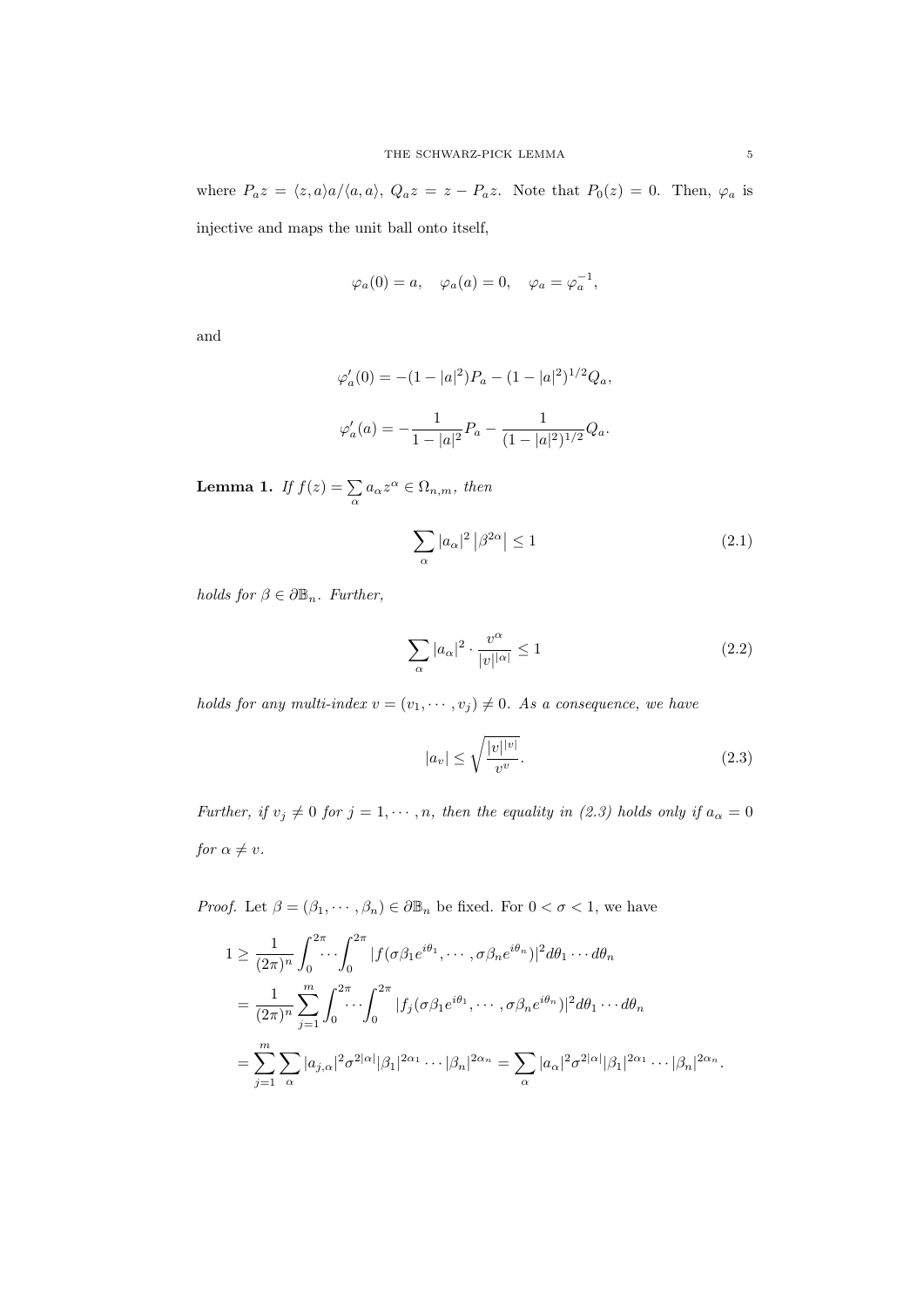Letting  $\sigma \to 1$  gives (2.1). Thus, for given  $v = (v_1, \dots, v_n) \neq 0$ , letting  $\beta_j =$  $\sqrt{v_j/|v|}$  for  $j = 1, \dots, n$  in (2.1), we obtain (2.2). The lemma is proved.

In the above proof, in order to get the best estimate  $(2.3)$  for  $a_v$ , we deduce (2.2) by choosing  $\beta_j = \sqrt{v_j/|v|}$  in (2.1), since the maximum  $\max_{\beta \in \partial \mathbb{B}_n} |\beta^v| = \sqrt{\frac{v^v}{|v|^v}}$  $\frac{v^v}{|v|^{|v|}}$  is attained when  $\beta_j = \sqrt{v_j/|v|}$  for  $j = 1, \dots, n$ .

**Lemma 2.** If  $f(z) = \sum_{\alpha} a_{\alpha} z^{\alpha} \in \Omega_{n,m}$ , then

$$
\sum_{k=0}^{\infty} \left| \sum_{|\alpha|=k} a_{\alpha} \beta^a \right|^2 \le 1 \tag{2.4}
$$

holds for  $\beta \in \partial \mathbb{B}_n$ .

*Proof.* For  $\beta \in \partial \mathbb{B}_n$ , let

$$
h(\lambda) = f(\beta \lambda) = \sum_{k=0}^{\infty} \left( \sum_{|\alpha|=k} a_{\alpha} \beta^{\alpha} \right) \lambda^{k}, \quad \lambda \in \mathbb{D}.
$$

Then,  $h(\mathbb{D}) \in \mathbb{B}_m$ . Using (2.1), we obtain (2.4). The lemma is proved.

**Lemma 3.** Let  $k \geq 2$  be a positive integer and  $f(z) = \varphi_a(bz^k) + g(z)$  for  $z \in \mathbb{D}$ , where  $a \in \mathbb{B}_m$ ,  $b \in \partial \mathbb{B}_m$  and

$$
g(z) = \sum_{j=1}^{k-1} \sum_{n=0}^{\infty} a_{nk+j} z^{nk+j}
$$

is a holomorphic mapping of  $\mathbb D$  into  $\mathbb C^m$ . If  $|f(z)| < 1$  for  $z \in \mathbb D$ , then  $g(z) \equiv 0$ .

*Proof.* Since  $|g(z)| < 1 + |\varphi_a(bz^k)| < 2$ , by Lemma 1, we have

$$
\sum_{j=1}^{k-1} \sum_{n=0}^{\infty} |a_{nk+j}|^2 \le 4.
$$

Thus, for  $j = 1, 2, \dots, k - 1$ , every component of the mapping

$$
g_j(z) = \sum_{n=0}^{\infty} a_{nk+j} z^{nk+j}
$$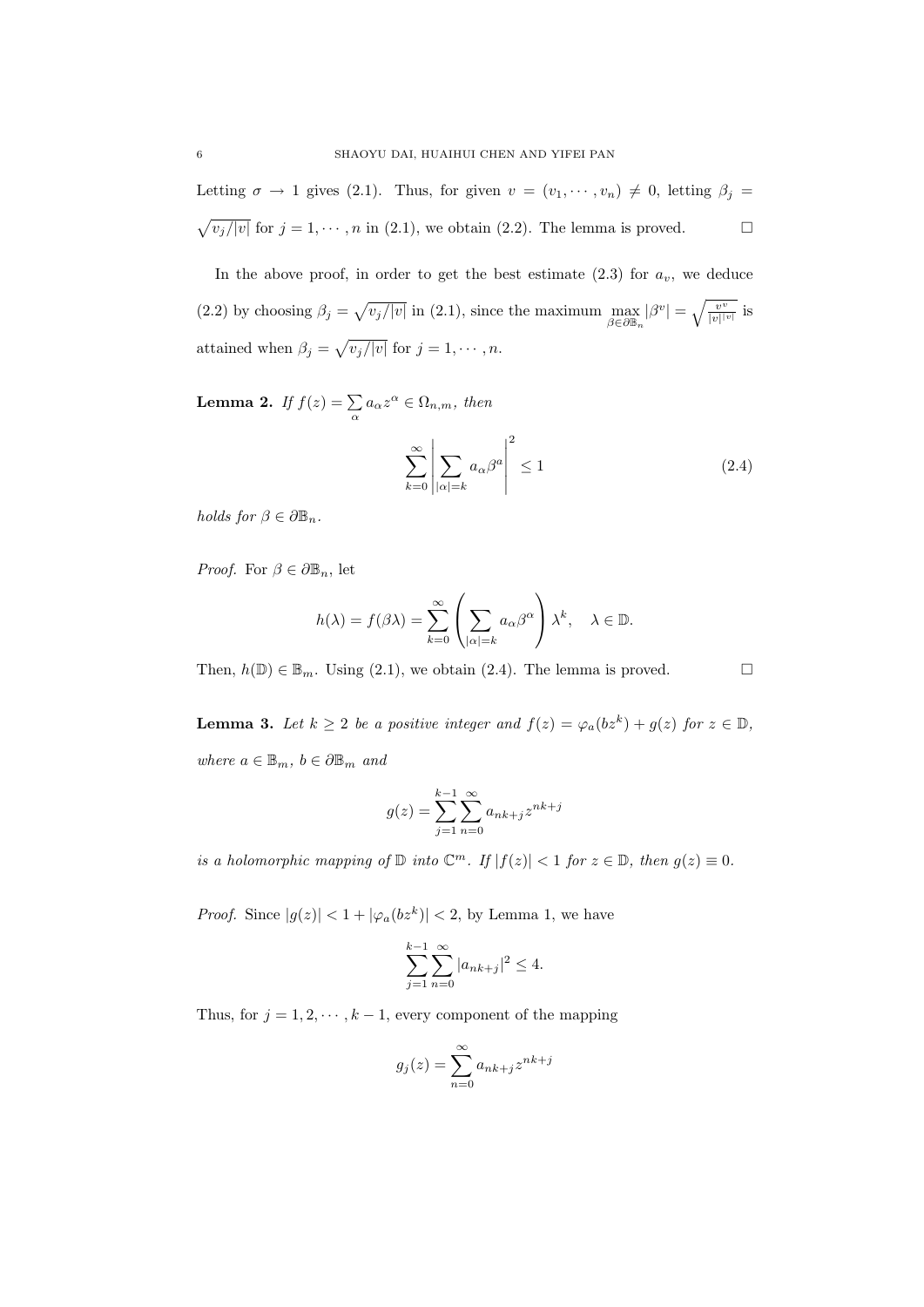is in the Hardy class  $H^2$  and, consequently, for almost every  $\zeta \in \partial \mathbb{D}$ , the radial limit  $\lim_{z \to \zeta} g_j(z)$  exists for all j. Let  $\zeta$  be such a point and  $\lambda = \varphi_a(b\zeta^k)$ . Obviously,  $\lambda \in \partial \mathbb{B}_m$ . Denote  $\omega = e^{2\pi i/k}$ . For  $l = 1, \dots, k$ , we have

$$
\lim_{z \to \zeta} f(\omega^l z) = \varphi_a(b\zeta^k) + \sum_{j=1}^{k-1} \lim_{z \to \zeta} g_j(\omega^l z) = \lambda + \sum_{j=1}^{k-1} \omega^{lj} \lim_{z \to \zeta} g_j(z),
$$

and, since  $f(\mathbb{D}) \subset \mathbb{B}_m$ ,

$$
\left|1+\sum_{j=1}^{k-1}\omega^{lj}\langle\lim_{z\to\zeta}g_j(z),\lambda\rangle\right|\leq\left|\lim_{z\to\zeta}f(\omega^lz)\right|\leq 1.
$$

For  $l = 1, \dots, k$ , let

$$
A_l = \sum_{j=1}^{k-1} \omega^{lj} \langle \lim_{z \to \zeta} g_j(z), \lambda \rangle.
$$

Then,  $|1 + A_l| \le 1$  and, consequently,  $\text{Re} A_l \le 0$  for  $l = 1, \dots, k$ . However,

$$
\sum_{l=1}^{k-1} A_l = \sum_{l=1}^{k-1} \sum_{j=1}^{k-1} \omega^{lj} \langle \lim_{z \to \zeta} g_j(z), \lambda \rangle
$$
  
= 
$$
\sum_{j=1}^{k-1} \left( \langle \lim_{z \to \zeta} g_j(z), \lambda \rangle \sum_{l=1}^{k-1} \omega^{lj} \right) = - \sum_{j=1}^{k-1} \langle \lim_{z \to \zeta} g_j(z), \lambda \rangle = -A_k.
$$

Thus,  $\text{Re}A_k = 0$ . Noting that  $|1 + A_k| \le 1$  we conclude that  $A_k = 0$ , i.e.,

$$
\sum_{j=1}^{k-1} \langle \lim_{z \to \zeta} g_j(z), \lambda \rangle = 0.
$$

Thus,

$$
1 \ge \left| \lim_{z \to \zeta} f(z) \right|^2 = \left| \lambda + \sum_{j=1}^{k-1} \lim_{z \to \zeta} g_j(z) \right|^2 = 1 + \left| \sum_{j=1}^{k-1} \lim_{z \to \zeta} g_j(z) \right|^2 = 1 + \left| \lim_{z \to \zeta} g(z) \right|^2.
$$

This shows that the radial limit of every component of  $g(z)$  is equal to 0 at almost every  $\zeta \in \partial \mathbb{D}$ . According the general theory of  $H^p$  spaces, we conclude that  $g(z) \equiv$ 0. The lemma is proved.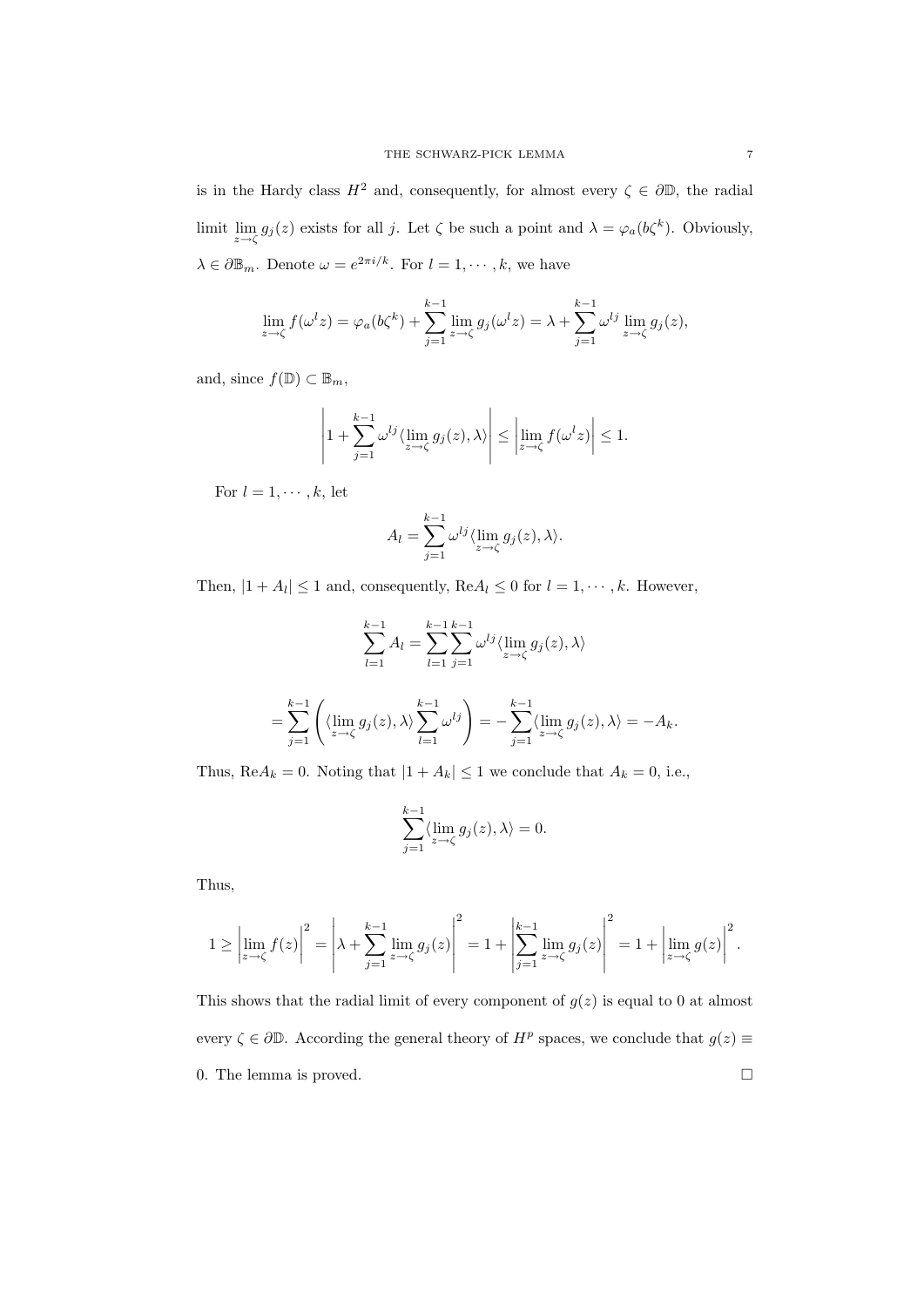## 3. The partial derivatives at the origin

**Theorem 1.** Let  $f(z) = \sum_{\alpha} a_{\alpha} z^{\alpha} \in \Omega_{n,m}$ . Then,

$$
\left| \left\langle \sum_{|\alpha|=k} a_{\alpha} \beta^{\alpha}, a_0 \right\rangle \right|^2 + (1 - |a_0|^2) \left| \sum_{|\alpha|=k} a_{\alpha} \beta^{\alpha} \right|^2 \le (1 - |a_0|^2)^2. \tag{3.1}
$$

holds for  $k \geq 1$  and  $\beta \in \partial \mathbb{B}_n$ .

*Proof.* Let  $k \ge 1$  and  $\beta \in \partial \mathbb{B}_n$  be given. If  $a_0 = 0$ , (3.1) is a consequence of (2.4). Now, assume that  $a_0 \neq 0$ . Let

$$
h(z) = \frac{1}{k} \sum_{l=1}^{k} f(e^{2l\pi i/k}z).
$$

Then,  $h(z) \in \Omega_{n,m}$ ,  $h(0) = a_0$ , and

$$
h(z) = a_0 + \sum_{m=1}^{\infty} \sum_{|\alpha|=mk} a_{\alpha} z^{\alpha}.
$$

Let  $\phi = \varphi_{a_0} \circ h$ . Obviously,  $\phi \in \Omega_{n,m}$  and  $\phi(0) = 0$ . We have

$$
\phi(z) = \frac{1}{1 - \langle h(z), a_0 \rangle} \left( - (a_0/|a_0|^2) \sum_{m=1}^{\infty} \sum_{|\alpha| = mk} \langle a_{\alpha}, a_0 \rangle z^{\alpha} \right.\n- \sqrt{1 - |a_0|^2} \sum_{m=1}^{\infty} \sum_{|\alpha| = mk} a_{\alpha} z^{\alpha} + \sqrt{1 - |a_0|^2} (a_0/|a_0|^2) \sum_{m=1}^{\infty} \sum_{|\alpha| = mk} \langle a_{\alpha}, a_0 \rangle z^{\alpha} \right)\n= - \frac{1}{1 - \langle h(z), a_0 \rangle} \sum_{m=1}^{\infty} \sum_{|\alpha| = mk} \left( \frac{\langle a_{\alpha}, a_0 \rangle a_0}{1 + \sqrt{1 - |a_0|^2}} + \sqrt{1 - |a_0|^2} a_{\alpha} \right) z^{\alpha}\n= - \frac{1}{1 - |a_0|^2} \sum_{|\alpha| = k} \left( \frac{\langle a_{\alpha}, a_0 \rangle a_0}{1 + \sqrt{1 - |a_0|^2}} + \sqrt{1 - |a_0|^2} a_{\alpha} \right) z^{\alpha} + \sum_{m=2}^{\infty} \sum_{|\alpha| = mk} c_{\alpha} z^{\alpha}.
$$

Thus, using (2.4), we obtain

$$
\frac{1}{(1-|a_0|^2)^2} \left| \sum_{|\alpha|=k} \left( \frac{\langle a_\alpha \beta^\alpha, a_0 \rangle a_0}{1+\sqrt{1-|a_0|^2}} + \sqrt{1-|a_0|^2} a_\alpha \beta^\alpha \right) \right|^2 \le 1.
$$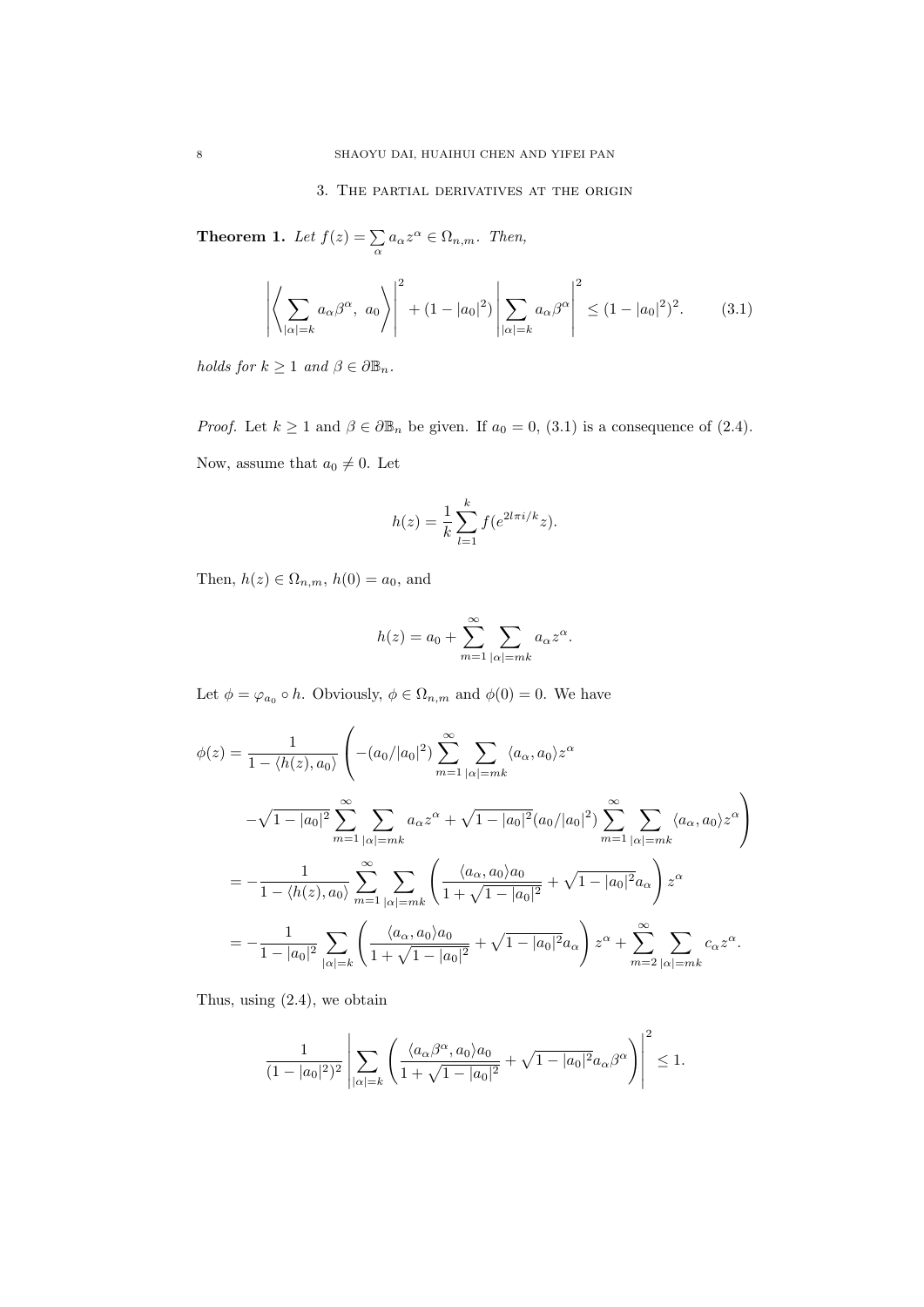A simple calculation gives

$$
\left| \sum_{|\alpha|=k} \left( \frac{\langle a_{\alpha}\beta^{\alpha}, a_0 \rangle a_0}{1 + \sqrt{1 - |a_0|^2}} + \sqrt{1 - |a_0|^2} a_{\alpha} \beta^{\alpha} \right) \right|^2
$$
  
\n
$$
= \left| \frac{\left\langle \sum_{|\alpha|=k} a_{\alpha}\beta^{\alpha}, a_0 \right\rangle a_0}{1 + \sqrt{1 - |a_0|^2}} + \sqrt{1 - |a_0|^2} \sum_{|\alpha|=k} a_{\alpha} \beta^{\alpha} \right|^2
$$
  
\n
$$
= \frac{\left| \left\langle \sum_{|\alpha|=k} a_{\alpha}\beta^{\alpha}, a_0 \right\rangle \right|^2 |a_0|^2}{\left(1 + \sqrt{1 - |a_0|^2}\right)^2} + (1 - |a_0|^2) \left| \sum_{|\alpha|=k} a_{\alpha} \beta^{\alpha} \right|^2
$$
  
\n
$$
+ \frac{2\sqrt{1 - |a_0|^2} \left| \left\langle \sum_{|\alpha|=k} a_{\alpha}\beta^{\alpha}, a_0 \right\rangle \right|^2}{1 + \sqrt{1 - |a_0|^2}}
$$
  
\n
$$
= \left| \left\langle \sum_{|\alpha|=k} a_{\alpha}\beta^{\alpha}, a_0 \right\rangle \right|^2 + (1 - |a_0|^2) \left| \sum_{|\alpha|=k} a_{\alpha}\beta^{\alpha} \right|^2.
$$

This shows  $(3.1)$ . The theorem is proved.

**Theorem 2.** Let  $f(z) = \sum_{\alpha} a_{\alpha} z^{\alpha} \in \Omega_{n,m}$ . Then,  $\mathbf{v}$ 

$$
|\langle a_v, a_0 \rangle|^2 + (1 - |a_0|^2) |a_v|^2 \le \frac{|v|^{|v|}}{v^v} (1 - |a_0|^2)^2.
$$
 (3.2)

holds for any multi-index  $v \neq 0$ . Further, if the equality holds for some  $v =$  $(v_1, \dots, v_n)$  with  $v_j \neq 0$  for  $j = 1, \dots, n$ , then

$$
f(z) = a_0 + \frac{a_v z^v}{1 + \frac{\langle a_v, a_0 \rangle z^v}{1 - |a_0|^2}} = a_0 + a_v z^v + \cdots
$$
 (3.3)

Conversely, if  $v \neq 0$ ,  $a_0 \in \mathbb{B}_m$  and  $a_v \in \mathbb{C}^m$  satisfy the equality in (3.2), then the mapping f expressed by (3.3) belongs to  $\Omega_{n,m}$ .

*Proof.* Let  $v = (v_1, \dots, v_n) \neq 0$  be given and  $k = |v|$ . As in the proof of the above theorem, consider h and  $\phi$ . Let

$$
b_v = -\frac{1}{1 - |a_0|^2} \left( \frac{\langle a_v, a_0 \rangle a_0}{1 + \sqrt{1 - |a_0|^2}} + \sqrt{1 - |a_0|^2} a_v \right).
$$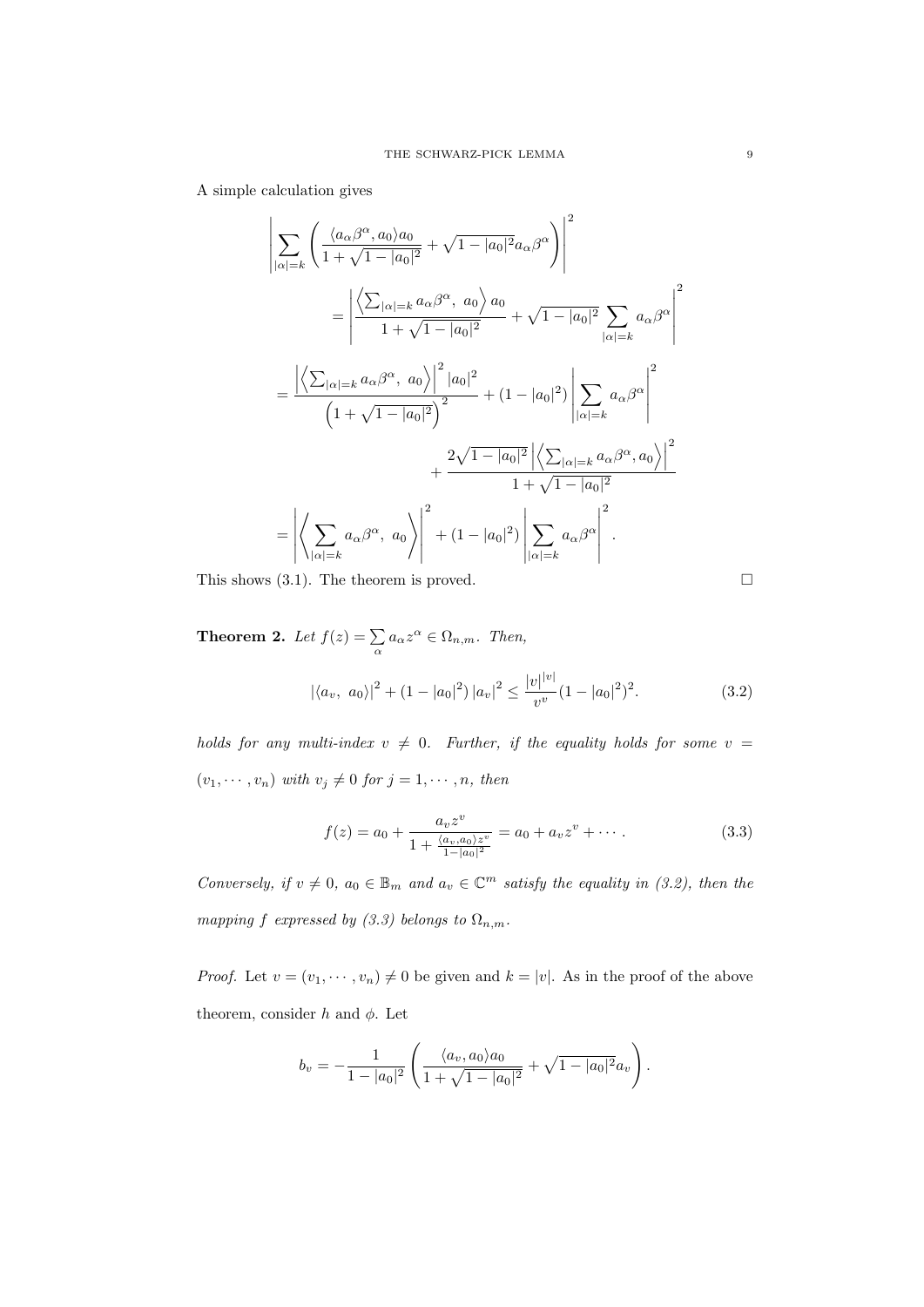Using Lemma 1 to the function  $\phi$ , by (2.3), we have  $|b_v|^2 v^v/|v|^{|v|} \leq 1$  and

$$
\left| \left( \frac{\langle a_v, a_0 \rangle a_0}{1 + \sqrt{1 - |a_0|^2}} + \sqrt{1 - |a_0|^2} a_v \right) \right|^2 \le \frac{|v| |v|}{v^v} (1 - |a_0|^2)^2.
$$

The same calculation as in the proof of the above theorem gives

$$
\left| \left( \frac{\langle a_v, a_0 \rangle a_0}{1 + \sqrt{1 - |a_0|^2}} + \sqrt{1 - |a_0|^2} a_v \right) \right|^2 = \left| \langle a_v, a_0 \rangle \right|^2 + \left( 1 - |a_0|^2 \right) |a_v|^2.
$$

This shows (3.2).

Now, let the equality in (3.2) holds for some  $v = (v_1, \dots, v_n)$  with  $v_j \neq 0$ for  $j = 1, \dots, n$ . If  $a_0 = 0$ , then  $|a_v|^2 v^v / |v|^{|v|} = 1$ , the equality in (2.3) holds and, consequently,  $f(z) = a_v z^v$ . This shows (3.3). In the case  $a_0 \neq 0$ , we have  $|b_v|^2v^v/|v|^{|v|}=1$ . Then, the same reasoning shows  $\phi(z)=b_vz^v$  and, consequently,

$$
h(z) = \varphi_{a_0}(b_v z^v) = \frac{a_0 - \frac{\langle b_v, a_0 \rangle}{|a_0|^2} a_0 z^v - \sqrt{1 - |a_0|^2} \left( b_v z^v - \frac{\langle b_v, a_0 \rangle}{|a_0|^2} a_0 z^v \right)}{1 - \langle b_v, a_0 \rangle z^v}.
$$
 (3.4)

Note that

$$
\langle b_v, a_0 \rangle = -\frac{\langle a_v, a_0 \rangle}{1 - |a_0|^2}.
$$
\n(3.5)

Replacing  $\langle b_v, a_0 \rangle$  in (3.4) by (3.5), by a straightforward calculation, we obtain

$$
h(z) = a_0 + \frac{a_v z^v}{1 + \frac{\langle a_v, a_0 \rangle z^v}{1 - |a_0|^2}}.
$$

If  $k = 1$ ,  $f(z) = h(z)$  and (3.3) is true. In the case  $k \geq 2$ , we have  $f(z) =$  $\varphi_{a_0}(b_vz^v) + g(z)$  with

$$
g(z) = \sum_{j=1}^{k-1} \sum_{m=0}^{\infty} \sum_{|\alpha|=mk+j} a_{\alpha} z^{\alpha}.
$$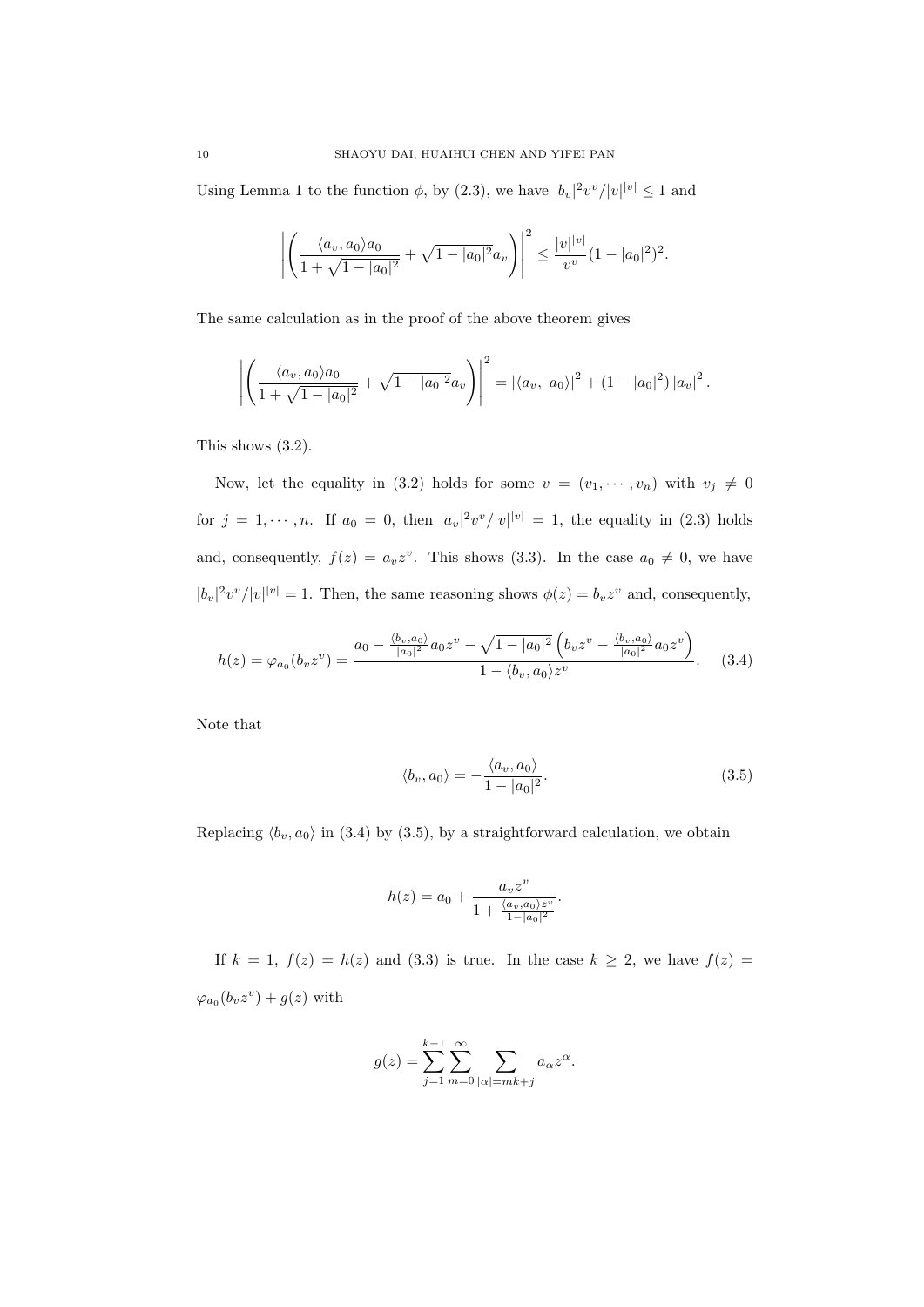Let  $0\leq \theta_1,\cdots,\theta_n\leq 2\pi$  be fixed. For  $\lambda\in\mathbb{D},$  define

$$
\psi(\lambda) = f\left(e^{i\theta_1}\sqrt{v_1}\lambda/\sqrt{|v|}, \cdots, e^{i\theta_n}\sqrt{v_n}\lambda/\sqrt{|v|}\right)
$$
  

$$
= \varphi_{a_0}\left(b e^{i(v_1\theta_1 + \cdots + v_n\theta_n)}\sqrt{\frac{v^v}{|v|^{|v|}}}\lambda^k\right)
$$
  

$$
+ \sum_{j=1}^{k-1} \sum_{m=0}^{\infty} \left(\sum_{|\alpha|=mk+j} a_{\alpha} e^{i(\alpha_1\theta_1 + \cdots + \alpha_n\theta_n)} \cdot \frac{\sqrt{v^{\alpha}}}{\sqrt{k^{mk+j}}}\right)\lambda^{mk+j}.
$$

Using Lemma 3 to  $\psi$ , we have

$$
p_{m,j}(\theta_1, \cdots, \theta_n) = \sum_{|\alpha|=mk+j} a_{\alpha} \sqrt{v^{\alpha}} e^{i(\alpha_1 \theta_1 + \cdots + \alpha_n \theta_n)} = 0
$$

for  $j = 1, \dots, k - 1$  and  $m = 0, 1, \dots$ . Note that the above equality holds for arbitrary  $\theta_1, \dots, \theta_n$ . Thus, for any multi-index  $\alpha'$  with  $|\alpha'| = mk+j$ ,  $1 \le j \le k-1$ ,  $m \geq 0$ , we have

$$
a_{\alpha'}\sqrt{v^{\alpha'}}=\frac{1}{(2\pi)^n}\int_0^{2\pi}\cdots\int_0^{2\pi}e^{-i(\alpha_1'\theta_1+\cdots+\alpha_n'\theta_n)}p_{m,j}(\theta_1,\cdots,\theta_n)d\theta_1\cdots d\theta_n=0.
$$

It is proved that  $a_{\alpha} = 0$  for any multi-index  $\alpha$  with  $|\alpha| = mk + j$ ,  $1 \le j \le k - 1$ ,  $m \geq 0$ . Then we obtain  $f(z) = h(z)$  and (3.3) is proved again. The last conclusion of the theorem is easy to verify. The theorem is proved.  $\Box$ 

Remark 1. Define

$$
f(z) = a_{1,0}z_1 + a_{0,2}z_2^2 = z_1 + \frac{1}{3}z_2^2
$$
, for  $z = (z_1, z_2) \in \mathbb{B}_2$ .

It is easy to verify that  $f \in \Omega_{2,1}$ . Let  $v = (1,0)$ . We have  $a_0 = 0, a_v = 1, v, a_0$ , and  $a_v$  satisfy the equality in (3.2), but  $f(z)$  is not expressed by (3.3). This example shows that the condition  $v_j \neq 0$  for  $j = 1, \dots, n$  in the second part of the above theorem cannot be omitted.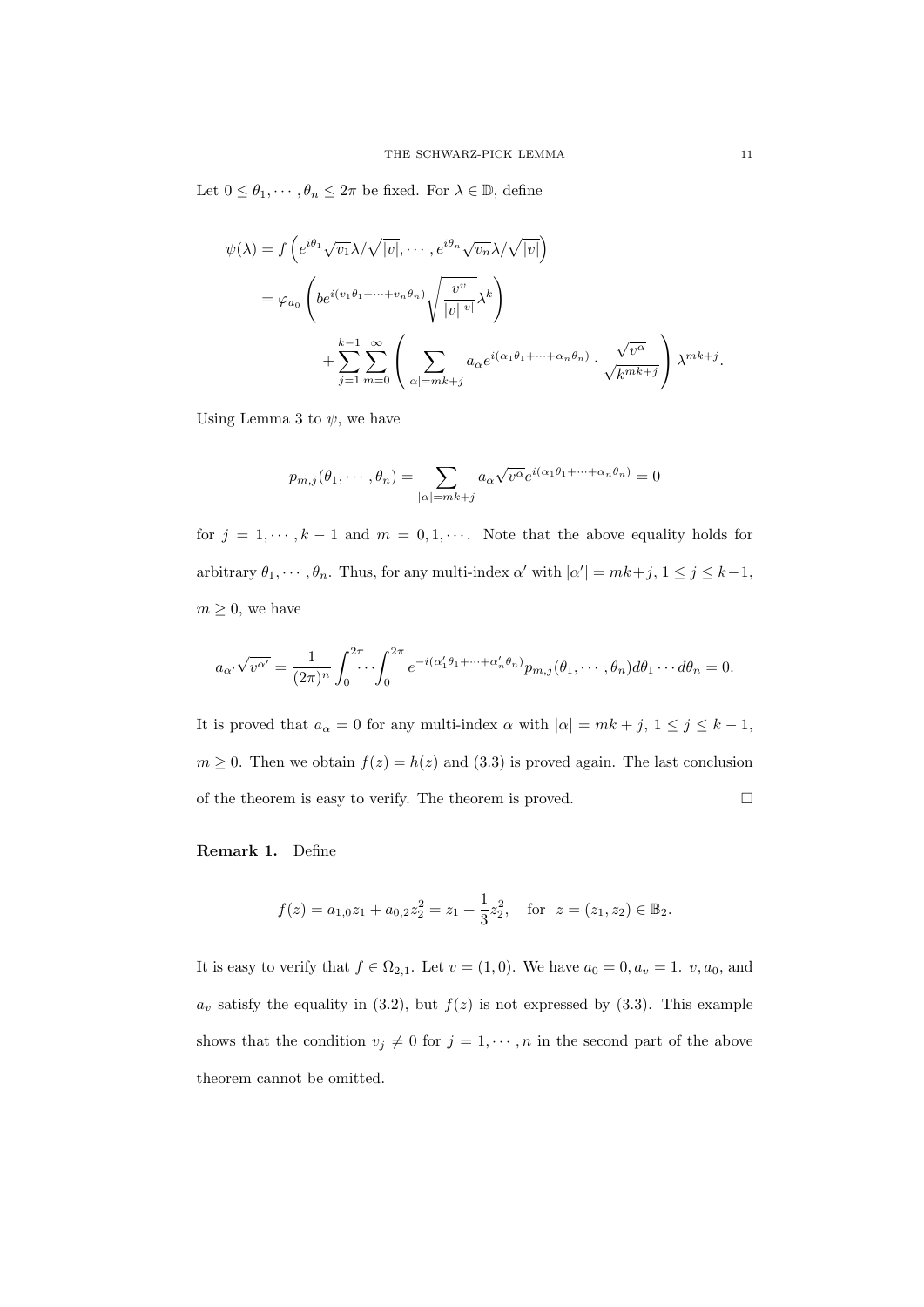**Corollary 1.** Let  $f(z) = \sum_{\alpha} a_{\alpha} z^{\alpha} \in \Omega_{n,m}$ . Then, for any multi-index  $v \neq 0$ ,

$$
|a_v| \leq \sqrt{\frac{|v|^{|v|}}{v^v}} \sqrt{1 - |a_0|^2}
$$

if  $m \geq 2$ ; and

$$
|a_v| \le \sqrt{\frac{|v|^{|v|}}{v^v}} (1 - |a_0|^2)
$$

if  $m = 1$  or, more general,  $\lambda_1 a_0 + \lambda_2 a_v = 0$  with  $\lambda_1, \lambda_2 \in \mathbb{C}$ .

# 4. The Schwarz-Pick lemma of high order

First we consider mappings from the unit disk into a unit ball  $\mathbb{B}_m$ . The following theorem is the special case that  $n = 1$  of our general Schwarz-Pick lemma of high order.

**Theorem 3.** Let  $f \in \Omega_{1,m}$ . Then,

$$
|\langle f^{(k)}(z), f(z)\rangle|^2 + (1 - |f(z)|^2)|f^{(k)}(z)|^2 \le \left[\frac{k!(1 - |f(z)|^2)}{(1 - |z|^2)^k}(1 + |z|)^{k-1}\right]^2 \tag{4.1}
$$

holds for  $k \geq 1$  and  $z \in \mathbb{D}$ .

*Proof.* Let  $\xi \in \mathbb{D}$  and a positive integer k be fixed. We consider  $g = f \circ \varphi_{\xi} \in \Omega_{1,m}$ , where

$$
\varphi_{\xi}(z) = \frac{\xi - z}{1 - \overline{\xi}z}.
$$

Let  $g(z) = \sum_{n=0}^{\infty}$  $\sum_{l=0} c_l z^l$  with  $c_l = (c_{1,l}, \dots, c_{m,l})$  for  $l = 1, 2, \dots$ . Then  $c_0 = f(\xi)$  and, by  $(3.2)$  for  $n = 1$ ,

$$
|\langle c_l, c_0 \rangle|^2 + (1 - |c_0|^2)|c_l|^2 \le (1 - |c_0|^2)^2 \tag{4.2}
$$

holds for  $l \geq 1$ .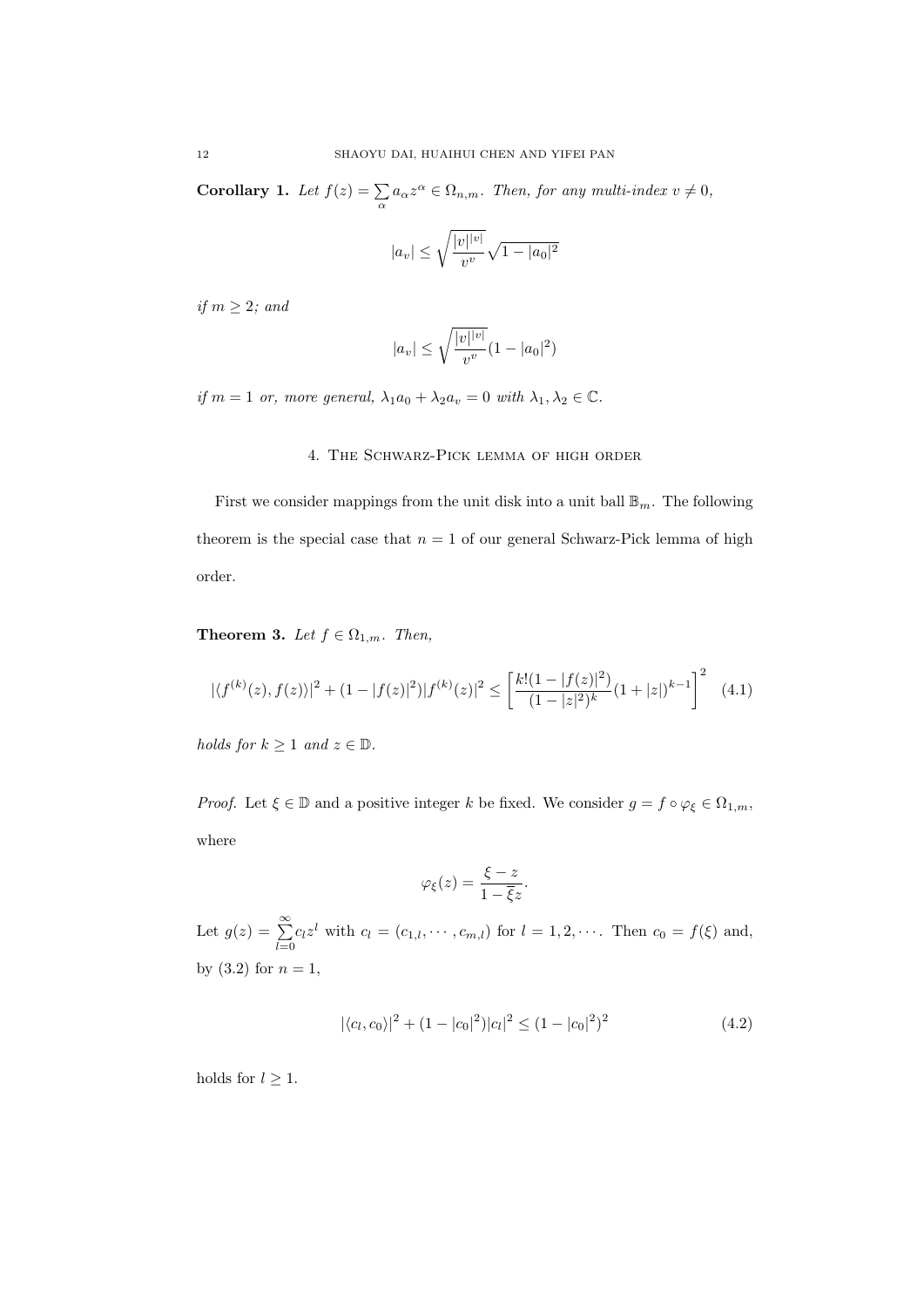It is easy to verify that

$$
\left.\frac{d^l(\varphi_{\xi}(z)^j)}{dz^l}\right|_{z=\xi}=\begin{cases} 0, & l < j; \\ \frac{(-1)^j(\xi)^{l-j}}{(1-|\xi|^2)^l}\frac{l!(l-1)!}{(l-j)!(j-1)!}, & l \geq j. \end{cases}
$$

Let

$$
A_j = \frac{(-1)^j \overline{\xi}^{k-j}}{(1-|\xi|^2)^k} \frac{k!(k-1)!}{(k-j)!(j-1)!}.
$$

Since  $f = g \circ \varphi_{\xi}$ , we have

$$
f^{(k)}(\xi) = \sum_{j=1}^{k} c_j A_j,
$$

and, using (4.2) and the Schwarz inequality,

$$
\begin{split}\n|\langle f^{(k)}(\xi), f(\xi) \rangle|^2 + (1 - |f(\xi)|^2) |f^{(k)}(\xi)|^2 \\
&= \left| \sum_{j=1}^k A_j \langle c_j, c_0 \rangle \right|^2 + (1 - |c_0|^2) \left| \sum_{j=1}^k c_j A_j \right|^2 \\
&\le \sum_{j=1}^k |A_j| \sum_{j=1}^k |A_j| |\langle c_j, c_0 \rangle|^2 + (1 - |c_0|^2) \sum_{j=1}^k |A_j| \sum_{j=1}^k |A_j| |c_j|^2 \\
&= \sum_{j=1}^k |A_j| \sum_{j=1}^k |A_j| \left( |\langle c_j, c_0 \rangle|^2 + (1 - |c_0|^2) |c_j|^2 \right) \\
&\le (1 - |c_0|^2)^2 \left( \sum_{j=1}^k |A_j| \right)^2.\n\end{split}
$$

On the other hand,

$$
\sum_{j=1}^k |A_j| = \frac{k!}{(1-|\xi|^2)^k} \sum_{j=1}^k \frac{(k-1)! |\xi|^{k-j}}{(k-j)!(j-1)!} = \frac{k!}{(1-|\xi|^2)^k} (1+|\xi|)^{k-1}.
$$

This shows (4.1). The theorem is proved.  $\square$ 

**Corollary 2.** Let  $f \in \Omega_{1,m}$ . Then, for  $k \geq 1$  and  $z \in \mathbb{D}$ ,

$$
|f^{(k)}(z)| \le \frac{k!(1-|f(z)|^2)^{1/2}}{(1-|z|^2)^k} (1+|z|)^{k-1};
$$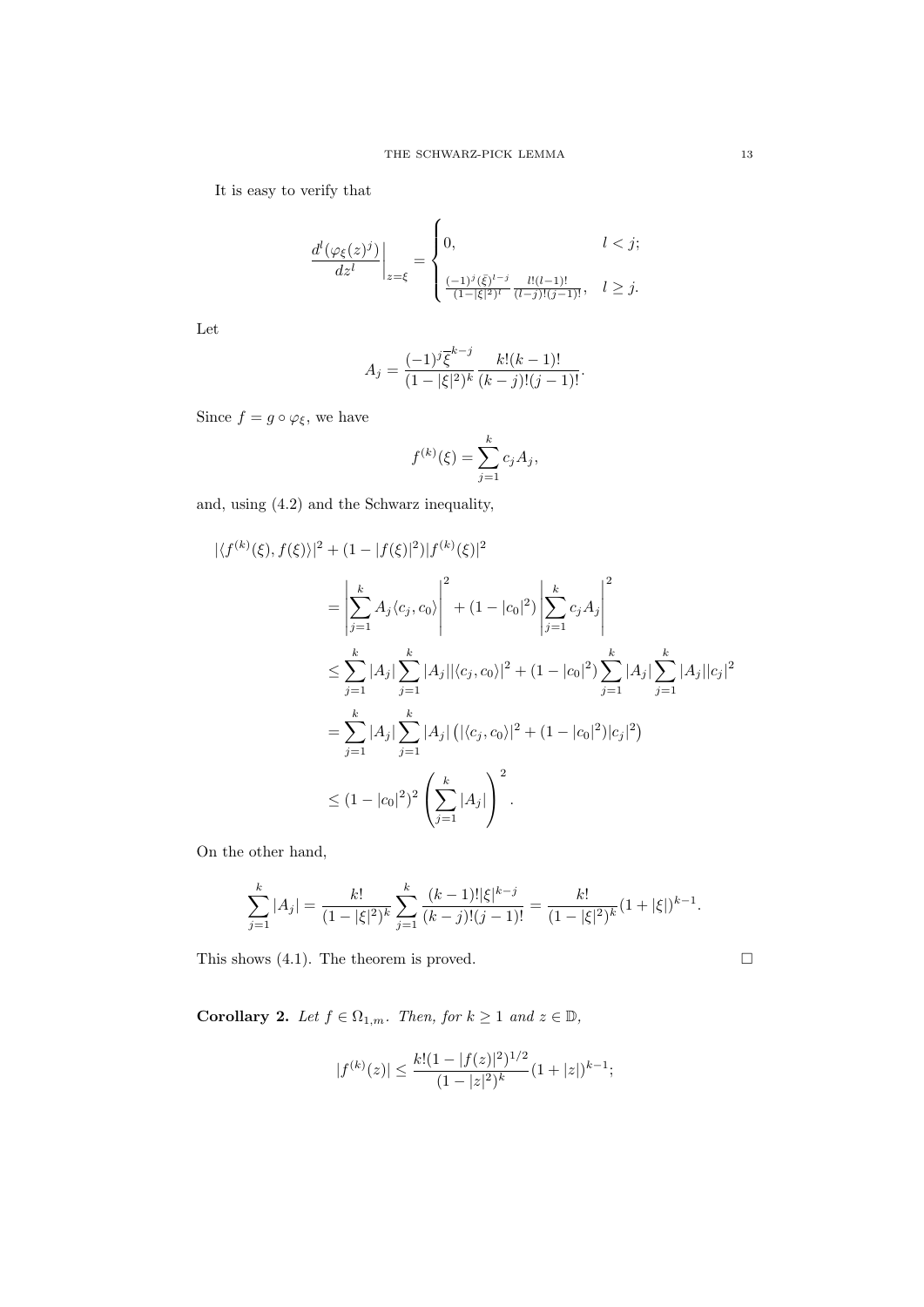and

$$
|f^{(k)}(z)| \le \frac{k!(1-|f(z)|^2)}{(1-|z|^2)^k}(1+|z|)^{k-1}
$$

if  $\lambda_1 f(z) + \lambda_2 f^{(k)}(z) = 0$  with  $\lambda_1, \lambda_2 \in \mathbb{C}$ .

Remark 2. In [DP], the authors proved that (1.1) is asymptotically sharp in the sense that for any two points  $z, w \in \mathbb{D}$ , there exists a holomorphic function  $f_{z,w}$  on  $\mathbb{D}$ , such that  $f_{z,w}(z) = w$ ,  $f_{z,w}(\mathbb{D}) \subset \mathbb{D}$ , and

$$
\lim_{w \to \partial \mathbb{D}} \frac{|f_{z,w}^{(k)}(z)|}{(1 - |f_{z,w}(z)|^2)} = \frac{k!(1 + |z|)^{k-1}}{(1 - |z|^2)^k}
$$

holds for any positive integer  $k$ . In the same way, we can construct examples of mappings to show (4.1) is also asymptotically sharp. For fixed points  $\xi \in \mathbb{D} \setminus \{0\}$ ,  $\arg \xi = \theta$ , and  $w \in \mathbb{B}_m \setminus \{0\}$ , let  $b = -(1 - |w|^2)/|w|$ , and define

$$
g_w(z) = \frac{w}{|w|} \frac{|w| - z}{1 - |w|z} = w(1 + bz + b|w|z^2 + b|w|^2z^3 + \cdots),
$$

and

$$
f_w(z) = g_w \left( -e^{-i\theta} \frac{\xi - z}{1 - \overline{\xi}z} \right).
$$

Then,  $f_w(\xi) = w$ , and

$$
f_w^{(k)}(\xi) = \frac{-e^{-ki\theta}k!(1-|w|^2)w}{|w|(1-|\xi|^2)^k} \sum_{v=1}^k \frac{|w|^{v-1}(k-1)!|\xi|^{k-v}}{(v-1)!(k-v)!},
$$
  

$$
\frac{|\langle f_w^{(k)}(\xi), f_w(\xi)\rangle|^2 + (1-|f_w(\xi)|^2)|f_w^{(k)}(\xi)|^2}{(1-|f_w(\xi)|^2)^2} = \frac{|f_w^{(k)}(\xi)|^2}{(1-|f_w(\xi)|^2)^2}
$$
  

$$
= \left(\frac{k!}{(1-|\xi|^2)^k} \sum_{v=1}^k \frac{|w|^{v-1}(k-1)!|\xi|^{k-v}}{(v-1)!(k-v)!}\right)^2.
$$

Thus,

$$
\lim_{w \to \partial \mathbb{B}_m} \frac{|\langle f_w^{(k)}(\xi), f_w(\xi) \rangle|^2 + (1 - |f_w(\xi)|^2) |f_w^{(k)}(\xi)|^2}{(1 - |f_w(\xi)|^2)^2}
$$
\n
$$
= \left( \frac{k!}{(1 - |\xi|^2)^k} \sum_{v=1}^k \frac{(k-1)! |\xi|^{k-v}}{(v-1)!(k-v)!} \right)^2 = \left( \frac{k!}{(1 - |\xi|^2)^k} (1 + |\xi|)^{k-1} \right)^2.
$$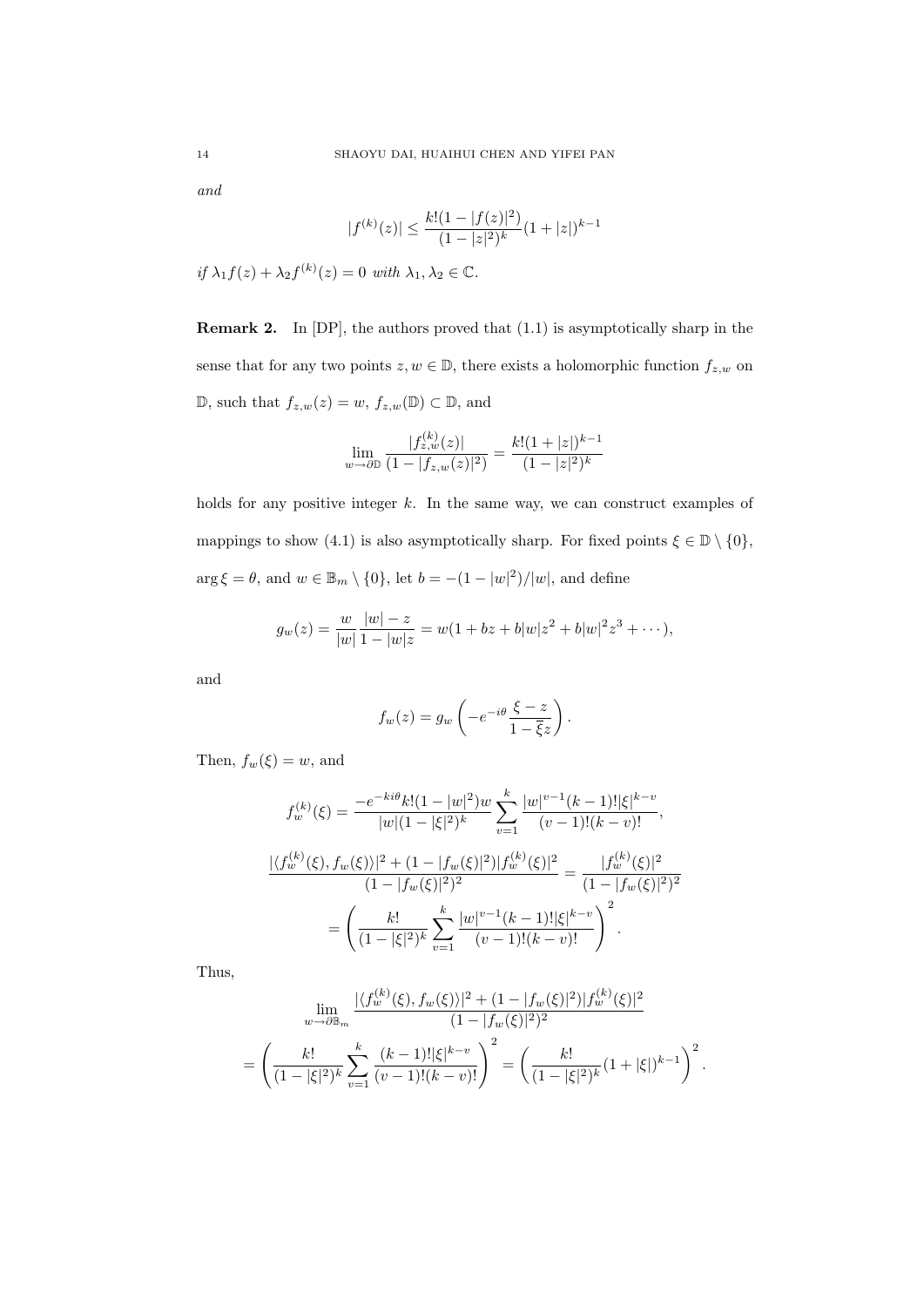Now, we are ready to prove our main result.

**Theorem 4.** Let  $f \in \Omega_{n,m}$ . Then,

$$
H_{f(z)}(D_k(f, z, \beta), D_k(f, z, \beta))
$$
  
 
$$
\leq k!^2 \left(1 + \frac{|\langle \beta, z \rangle|}{((1 - |z|^2)|\beta|^2 + |\langle \beta, z \rangle|^2)^{1/2}}\right)^{2(k-1)} (H_z(\beta, \beta))^k
$$
 (4.3)

holds for  $k \geq 1$ ,  $\beta \in \mathbb{C}^n \setminus \{0\}$  and  $z \in \mathbb{B}_n$ . Further, in the case  $n \leq m$ , the equality in (4.3) holds for  $k = 1$ , some  $z = \xi \in \mathbb{B}_n$ , and any  $\beta \in \mathbb{C}^n$ , i.e.,

$$
H_{f(\xi)}(f'(\xi)\beta, f'(\xi)\beta) = H_{\xi}(\beta, \beta)
$$
\n(4.4)

holds for any  $\beta \in \mathbb{C}^n$ , if and if  $F'(0) = \varphi'_{f(\xi)}(f(\xi))f'(\xi)\varphi'_{\xi}(0)$  satisfies  $\overline{F'(0)}^TF'(0) =$ I, where I is the identity matrix of  $n \times n$ , and

$$
f(z) = f(\xi) + \left(\frac{1 - \langle z, \xi \rangle}{1 - |\xi|^2} + \frac{\overline{f(\xi)}^T f'(\xi)(z - \xi)}{1 - |f(\xi)|^2}\right)^{-1} f'(\xi)(z - \xi).
$$
 (4.5)

*Proof.* Let  $k \geq 1$ ,  $\beta = (\beta_1, \dots, \beta_n) \in \mathbb{C}^n \setminus \{0\}$  and  $\xi = (\xi_1, \dots, \xi_n) \in \mathbb{B}_n$  be given. First assume that  $\beta \in \partial \mathbb{B}_n$ . We consider the disk

$$
\Delta = \{ \zeta \in \mathbb{C} : |\xi + \zeta \beta|^2 = |\xi_1 + \beta_1 \zeta|^2 + \dots + |\xi_n + \beta_n \zeta|^2 < 1 \}.
$$

To make the equation of  $\Delta$  clearer, let U be a unitary matrix such that  $U\beta =$  $(1, 0, \dots, 0)^T$ . Denote  $U\xi = \eta = (\eta_1, \dots, \eta_n)^T$ . Here we identify a point in  $\mathbb{C}^n$ with a column matrix of  $n \times 1$ . Since

$$
|\xi + \zeta \beta|^2 = |U(\xi + \zeta \beta)|^2 = |\eta_1 + \zeta|^2 + |\eta_2|^2 + \cdots + |\eta_n|^2,
$$

we have

$$
\Delta = \{ \zeta \in \mathbb{C} : |\eta_1 + \zeta|^2 < 1 - |\eta_2|^2 - \cdots - |\eta_n|^2 \}.
$$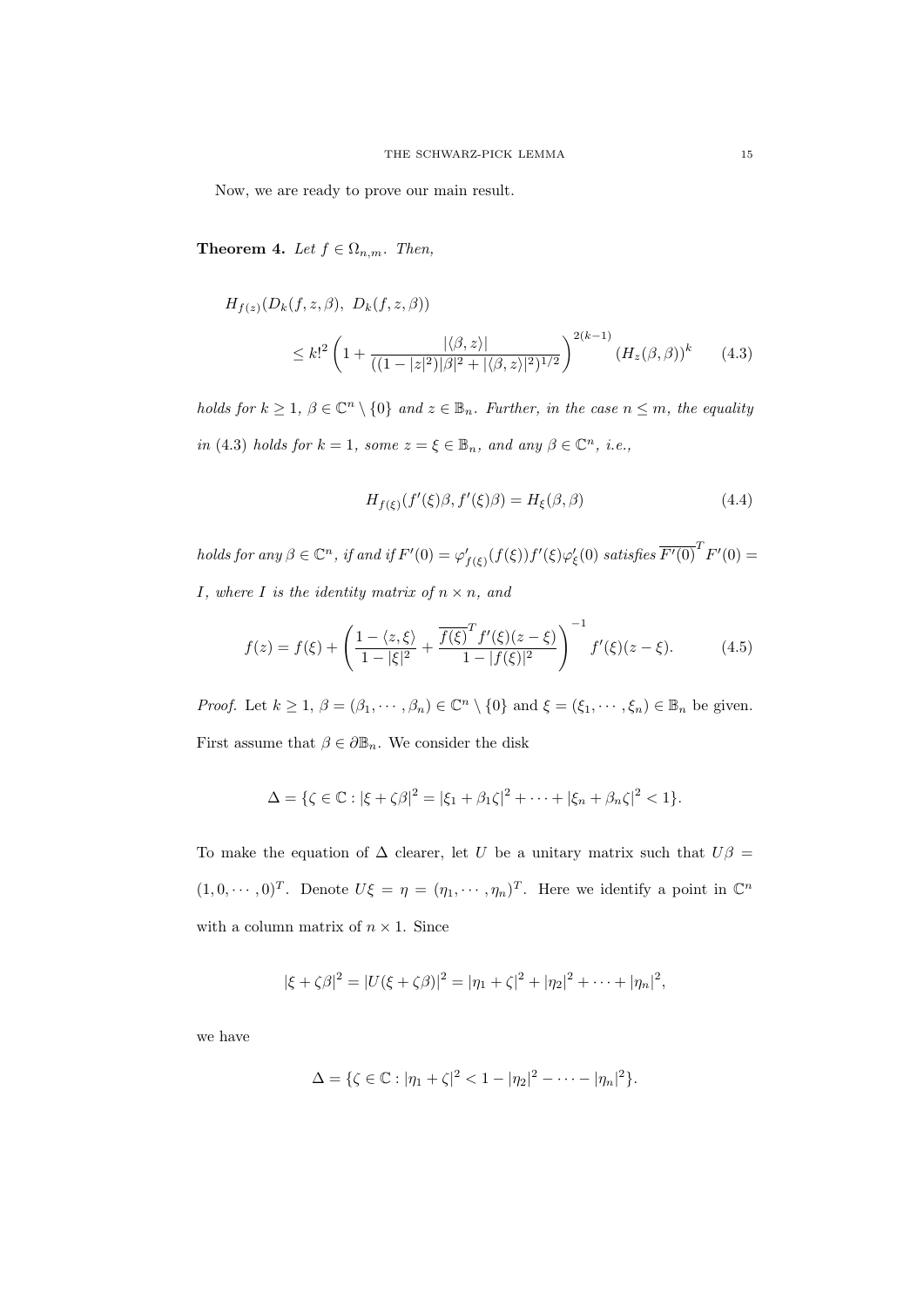Thus, if we set  $\sigma = (1 - |\eta_2|^2 - \cdots - |\eta_n|^2)^{1/2}$ ,  $\gamma = \sigma \beta$ , and

$$
\zeta = \sigma \omega - \eta_1, \quad z = L(\omega) = \xi + \omega \gamma - \eta_1 \beta,
$$

 $g(\omega) = f(L(\omega))$  is a holomorphic mapping from  $\mathbb{D}$  into  $\mathbb{B}_m$ .

Using (4.1) to the mapping g and the point  $\omega = \omega' = \eta_1/\sigma$ , we have

$$
|\langle g^{(k)}(\omega'), g(\omega')\rangle|^2 + (1 - |g(\omega')|^2)|g^{(k)}(\omega')|^2 \leq \left[\frac{k!(1 - |g(\omega')|^2)}{(1 - |\omega'|^2)^k}(1 + |\omega'|)^{k-1}\right]^2.
$$

Note that  $g(\omega') = f(\xi)$ ,  $|\eta| = |\xi|$ ,  $\eta_1 = \langle \xi, \beta \rangle$  and

$$
\sigma^2 = 1 - |\eta|^2 + |\eta_1|^2 = 1 - |\xi|^2 + |\langle \beta, \xi \rangle|^2,
$$

$$
|\omega'| = \frac{|\langle \beta, \xi \rangle|}{(1 - |\xi|^2 + |\langle \beta, \xi \rangle|^2)^{1/2}}, \quad 1 - |\omega'|^2 = \frac{1 - |\xi|^2}{\sigma^2}.
$$

By the chain rule,

$$
g^{(k)}(\omega') = \sum_{|\alpha|=k} \frac{k!}{\alpha!} \frac{\partial^k f(\xi)}{\partial z_1^{\alpha_1} \cdots \partial z_n^{\alpha_n}} \gamma^{\alpha} = \sigma^k \sum_{|\alpha|=k} \frac{k!}{\alpha!} \frac{\partial^k f(\xi)}{\partial z_1^{\alpha_1} \cdots \partial z_n^{\alpha_n}} \beta^{\alpha}.
$$

Thus,

$$
\left| \left\langle \sum_{|\alpha|=k} \frac{k!}{\alpha!} \frac{\partial^k f(\xi)}{\partial z_1^{\alpha_1} \cdots \partial z_n^{\alpha_n}} \beta^{\alpha}, \ f(\xi) \right\rangle \right|^2 + (1 - |f(\xi)|^2) \left| \sum_{|\alpha|=k} \frac{k!}{\alpha!} \frac{\partial^k f(\xi)}{\partial z_1^{\alpha_1} \cdots \partial z_n^{\alpha_n}} \beta^{\alpha} \right|^2
$$
  

$$
\leq k!^2 (1 - |f(\xi)|^2)^2 \left[ \frac{1 - |\xi|^2 + |\langle \beta, \xi \rangle|^2}{(1 - |\xi|^2)^2} \right]^k \left( 1 + \frac{|\langle \beta, \xi \rangle|}{(1 - |\xi|^2 + |\langle \beta, \xi \rangle|^2)^{1/2}} \right)^{2(k-1)}.
$$

(4.3) is proved for  $z = \xi$  and any  $\beta \in \partial \mathbb{B}_n$ . For a general  $\beta$ , we may consider  $\beta/|\beta|$ , since (4.3) is homogeneous for  $\beta$ . (4.3) is proved completely.

Now assume that  $n \leq m$  and (4.4) holds for any  $\beta \in \mathbb{C}^n$ . Consider  $F = \varphi_{f(\xi)}$  $f \circ \varphi_{\xi}$ . By the invariance of the Bergman metric,  $H_0(F'(0)\beta, F'(0)\beta) = H_0(\beta, \beta)$ , i.e.,  $|F'(0)\beta| = |\beta|$ , holds for any  $\beta \in \mathbb{C}^n$ . This shows that the  $m \times n$ -matrix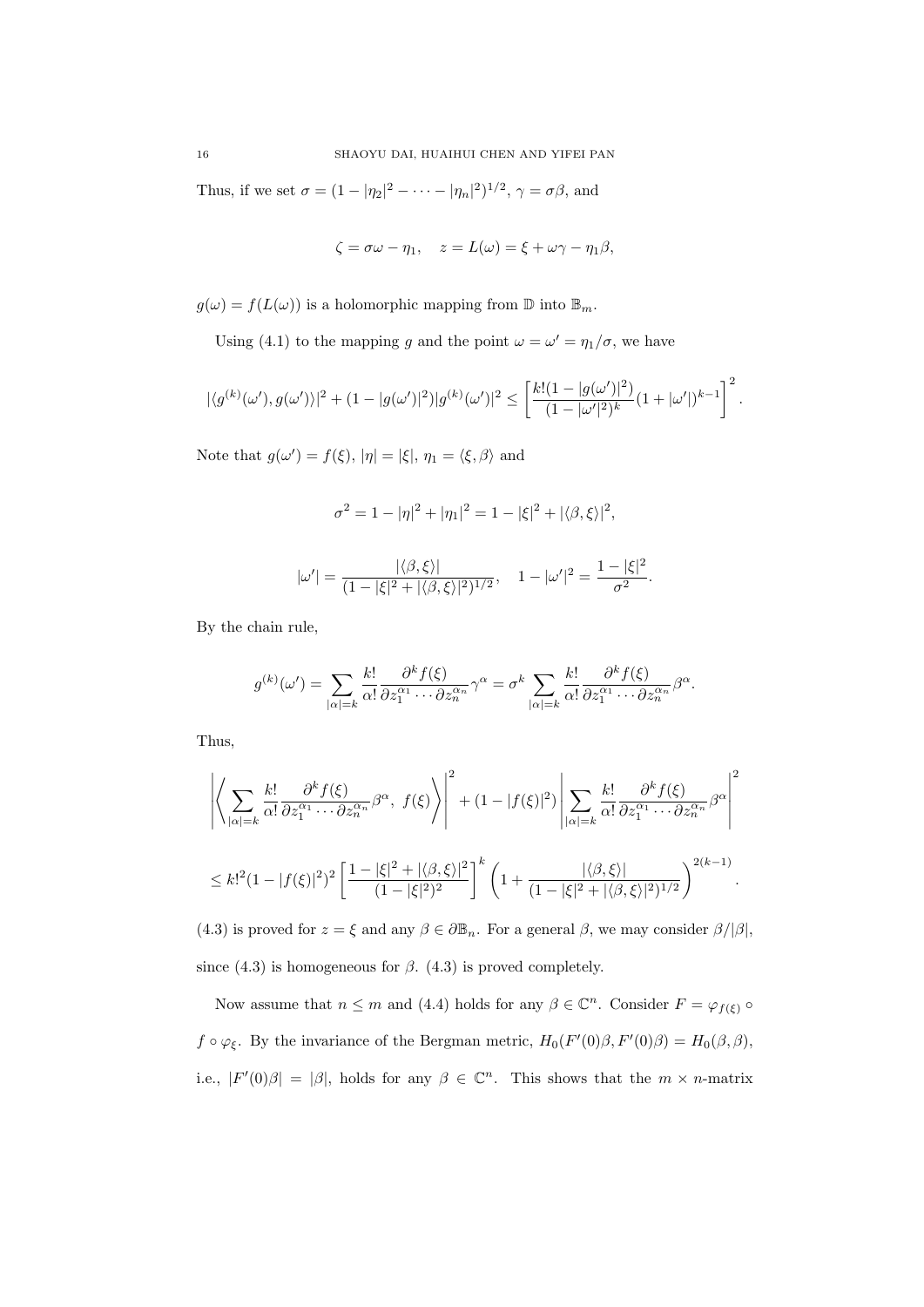$F'(0)$  satisfies  $\overline{F'(0)}^T F'(0) = I$ , where I is the identity matrix of  $n \times n$ . Note that  $F'(0) = \varphi'_{f(\xi)}(f(\xi))f'(\xi)\varphi'_{\xi}(0)$ . Thus, for  $z \in \mathbb{B}_n$ ,  $F(z) = F'(0)z$  and

$$
f(z) = \varphi_{f(\xi)} \left( \varphi'_{f(\xi)}(f(\xi)) f'(\xi) \varphi'_{\xi}(0) \varphi_{\xi}(z) \right).
$$
 (4.6)

Using the formulas for  $\varphi_a$  at the beginning of Section 2, we have

$$
f'(\xi)\varphi_{\xi}'(0)\varphi_{\xi}(z) = \frac{(1-|\xi|^{2})f'(\xi)(z-\xi)}{1-\langle z,\xi\rangle},
$$

$$
\varphi_{f(\xi)}'(f(\xi))f'(\xi)\varphi_{\xi}'(0)\varphi_{\xi}(z)
$$

$$
= -\frac{1-|\xi|^{2}}{1-\langle z,\xi\rangle}\left(\frac{(1-(1-|f(\xi)|^{2})^{1/2})\overline{f(\xi)}^{T}f'(\xi)(z-\xi)}{|f(\xi)|^{2}(1-|f(\xi)|^{2})}f(\xi) + \frac{f'(\xi)(z-\xi)}{(1-|f(\xi)|^{2})^{1/2}}\right),
$$

$$
\langle\varphi_{f(\xi)}'(f(\xi))f'(\xi)\varphi_{\xi}'(0)\varphi_{\xi}(z), f(\xi)\rangle = -\frac{(1-|\xi|^{2})\overline{f(\xi)}^{T}f'(\xi)(z-\xi)}{(1-\langle z,\xi\rangle)(1-|f(\xi)|^{2})}, \qquad (4.7)
$$

$$
P_{f(\xi)}(\varphi_{f(\xi)}'(f(\xi))f'(\xi)\varphi_{\xi}'(0)\varphi_{\xi}(z)) = -\frac{(1-|\xi|^{2})\overline{f(\xi)}^{T}f'(\xi)(z-\xi)}{|f(\xi)|^{2}(1-\langle z,\xi\rangle)(1-|f(\xi)|^{2})}f(\xi). \quad (4.8)
$$

(4.5) follows from (4.6), (4.7) and (4.8). Conversely, if  $A = \varphi'_{f(\xi)}(f(\xi))f'(\xi)\varphi'_{\xi}(0)$ satisfies  $\overline{A}^T A = I$  and (4.5) holds, then

$$
f(z) = \varphi_{f(\xi)}\left(\varphi'_{f(\xi)}(f(\xi))f'(\xi)\varphi'_{\xi}(0)\varphi_{\xi}(z)\right)
$$

and, by the invariance of the Bergman metric,

$$
H_{f(\xi)}(f'(\xi)\beta, f'(\xi)\beta) = H_{f(\xi)}(\varphi'_{f(\xi)}(0)A\varphi'_{\xi}(\xi)\beta, \varphi'_{f(\xi)}(0)A\varphi'_{\xi}(\xi)\beta)
$$

$$
= H_0(A\varphi'_{\xi}(\xi)\beta, A\varphi'_{\xi}(\xi)\beta) = |A\varphi'_{\xi}(\xi)\beta|^2 = |\varphi'_{\xi}(\xi)\beta|^2
$$

$$
= H_0(\varphi'_{\xi}(\xi)\beta, \varphi'_{\xi}(\xi)\beta) = H_{\xi}(\beta, \beta)
$$

holds for any  $\beta \in \mathbb{C}^n$ . The theorem is proved.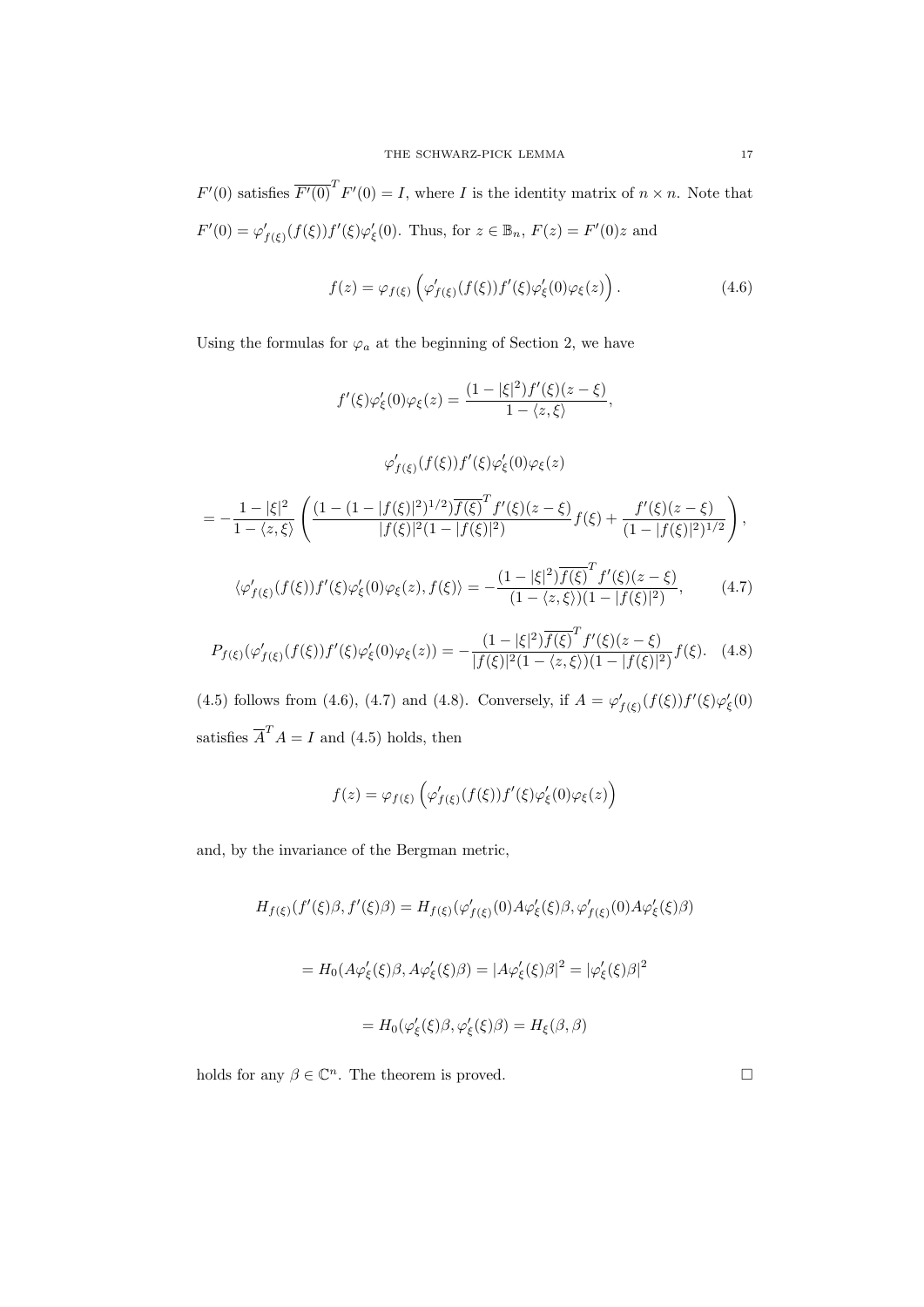### 5. Schwarz-Pick estimates for derivatives of any order

On the basis of Theorem 4, we can deduce an estimate for partial derivatives of arbitrary order of mappings in  $\Omega_{n,m}$ .

**Theorem 5.** Let  $f \in \Omega_{n,m}$ . Then,

$$
\left| \left\langle \frac{\partial^{|v|} f(z)}{\partial z_1^{v_1} \cdots \partial z_n^{v_n}}, \ f(z) \right\rangle \right|^2 + (1 - |f(z)|^2) \left| \frac{\partial^{|v|} f(z)}{\partial z_1^{v_1} \cdots \partial z_n^{v_n}} \right|^2
$$
  

$$
\leq \frac{|v|^{|v|}}{v^v} \left[ v! (1 + |z|)^{|v| - 1} \cdot \frac{1 - |f(z)|^2}{(1 - |z|^2)^{|v|}} \right]^2.
$$
 (5.1)

holds for any multi-index  $v = (v_1, \dots, v_n) \neq 0$  and  $z \in \mathbb{B}_n$ . In particular, if  $f \in \Omega_{n,1}$ , then (5.1) becomes

$$
\left| \frac{\partial^{|v|} f(z)}{\partial z_1^{v_1} \cdots \partial z_n^{v_n}} \right| \le \sqrt{\frac{|v| |v|}{v^v}} v! (1+|z|)^{|v|-1} \cdot \frac{1-|f(z)|^2}{(1-|z|^2)^{|v|}}.
$$
(5.2)

*Proof.* Let  $v = (v_1, \dots, v_n) \neq 0$  and  $\xi \in \mathbb{B}_n$  be given, and  $k = |v|$ . By (4.3),

$$
\left| \left\langle \sum_{|\alpha|=k} \frac{k}{\alpha!} \frac{\partial^k f(\xi)}{\partial z_1^{\alpha_1} \cdots \partial z_n^{\alpha_n}} \frac{v^{\alpha}}{|v|}, f(\xi) \right\rangle \right|^2 + (1 - |f(\xi)|^2) \left| \sum_{|\alpha|=k} \frac{k}{\alpha!} \frac{\partial^k f(\xi)}{\partial z_1^{\alpha_1} \cdots \partial z_n^{\alpha_n}} \frac{v^{\alpha}}{|v|} \right|^2 \leq A^2,
$$

where

$$
A = k!(1+|\xi|)^{k-1} \cdot \frac{1 - |f(\xi)|^2}{(1 - |\xi|^2)^k}.
$$

Define

$$
g(z) = \frac{1}{A} \left\langle \sum_{|\alpha|=k} \frac{k!}{\alpha!} \frac{\partial^k f(\xi)}{\partial z_1^{\alpha_1} \cdots \partial z_n^{\alpha_n}} z^{\alpha}, \ f(\xi) \right\rangle = \frac{1}{A} \sum_{|\alpha|=k} \left\langle \frac{k!}{\alpha!} \frac{\partial^k f(\xi)}{\partial z_1^{\alpha_1} \cdots \partial z_n^{\alpha_n}}, \ f(\xi) \right\rangle z^{\alpha},
$$

$$
h(z) = \frac{1}{A} (1 - |f(\xi)|^2)^{1/2} \sum_{|\alpha|=k} \frac{k!}{\alpha!} \frac{\partial^k f(\xi)}{\partial z_1^{\alpha_1} \cdots \partial z_n^{\alpha_n}} z^{\alpha},
$$

and  $\phi = (g, h)$ . Using (2.2) to  $\phi$ , which is a holomorphic mapping from  $\mathbb{B}_n$  into  $\mathbb{B}_{2m}$  and satisfies  $|\phi(z)|^2 < 1$  for  $z \in \mathbb{B}_n$ , we have

$$
\sum_{|\alpha|=k}\left(\left|\left\langle\frac{k!}{\alpha!}\frac{\partial^k f(\xi)}{\partial z_1^{\alpha_1}\cdots\partial z_n^{\alpha_n}},\ f(\xi)\right\rangle\right|^2 + (1-|f(\xi)|^2)\left|\frac{k!}{\alpha!}\frac{\partial^k f(\xi)}{\partial z_1^{\alpha_1}\cdots\partial z_n^{\alpha_n}}\right|^2\right)\cdot\frac{v^\alpha}{|v|^{|\alpha|}}\leq A^2.
$$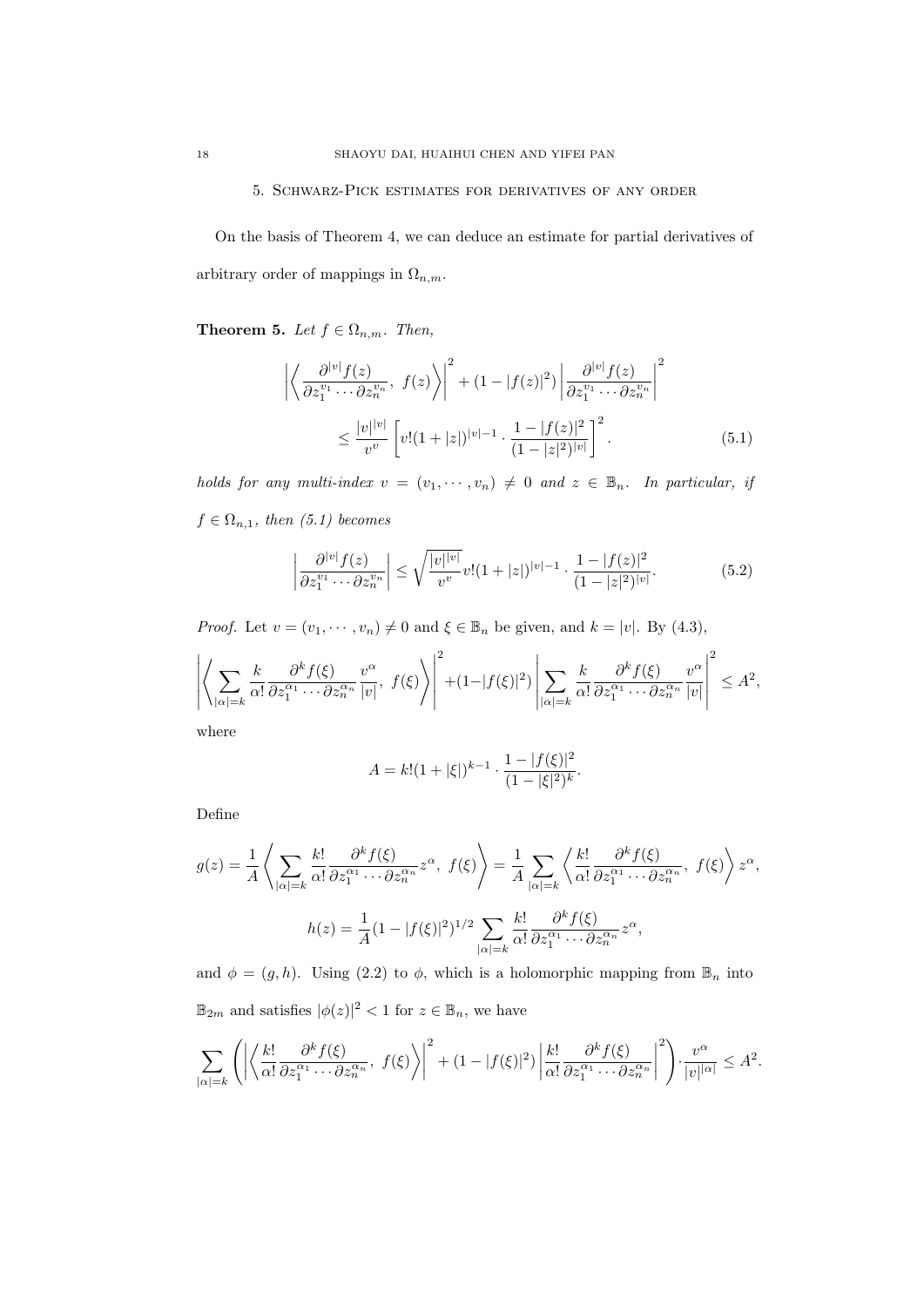In particular,

$$
\left| \left\langle \frac{k!}{v!} \frac{\partial^k f(\xi)}{\partial z_1^{v_1} \cdots \partial z_n^{v_n}}, f(\xi) \right\rangle \right|^2 + (1 - |f(\xi)|^2) \left| \frac{k!}{v!} \frac{\partial^k f(\xi)}{\partial z_1^{v_1} \cdots \partial z_n^{v_n}} \right|^2 \le \frac{|v| |v|}{v^v} A^2.
$$

This shows  $(5.1)$  and the theorem is proved.  $\Box$ 

**Theorem 6.** Let  $f \in \Omega_{n,m}$ . Then,

$$
\left| \left\langle \frac{\partial^{|v|} f(z)}{\partial z_1^{v_1} \cdots \partial z_n^{v_n}}, \ f(z) \right\rangle \right|^2 + (1 - |f(z)|^2) \left| \frac{\partial^{|v|} f(z)}{\partial z_1^{v_1} \cdots \partial z_n^{v_n}} \right|^2
$$
  

$$
\leq \frac{|v|^{|v|}}{v^v} \left[ v! \mu(z) \cdot \frac{1 - |f(z)|^2}{(1 - |z|^2)^{(v_1 + |v|)/2}} \right]^2
$$
(5.3)

holds for any multi-index  $v = (v_1, \dots, v_n) \neq 0$  and  $z = (z_1, 0, \dots, 0) \in \mathbb{B}_n$ , where  $\mu(z) = (1+|z|)^{|v|-1}$  if  $v_1 = |v|$ , and  $\mu(z)$  is the sum of terms  $c_j |z|^j$  with  $j \le v_1$  in  $(1+|z|)^{|v|-1}$ . In particular, if  $f \in \Omega_{n,1}$ , then (5.3) becomes

$$
\left| \frac{\partial^{|v|} f(z)}{\partial z_1^{v_1} \cdots \partial z_n^{v_n}} \right| \le \sqrt{\frac{|v|^{|v|}}{v^v}} v! \mu(z) \cdot \frac{1 - |f(z)|^2}{(1 - |z|^2)^{(v_1 + |v|)/2}}.
$$
(5.4)

*Proof.* Let  $v = (v_1, \dots, v_n) \neq 0$  and  $\xi = (\xi_1, \dots, \xi_n) \in \mathbb{B}_m$  be given.  $v_1 = |v|$ , (5.3) follows from (5.1). Now assume that  $v_1 < |v|$ . Let  $k = |v|$  and

$$
g(z) = f(\varphi_{\xi}(z)) = \sum_{\alpha} c_{\alpha} z^{\alpha}.
$$

Then,  $c_0 = f(\xi)$  and, by (3.2),

$$
|\langle c_{\alpha}, c_0 \rangle|^2 + (1 - |c_0|^2) |c_{\alpha}|^2 \le \frac{|\alpha|^{|\alpha|}}{\alpha^a} (1 - |c_0|^2)^2
$$
 (5.5)

holds for any multi-index  $\alpha \neq 0$ . Thus, we have

$$
f(z) = g(\varphi_{\xi}(z)) = \sum_{\alpha} c_{\alpha} \varphi_{\xi}(z)^{\alpha},
$$

where

$$
\varphi_{\xi}(z) = \left( \frac{\xi_1 - z_1}{1 - \overline{\xi}_1 z_1}, -\frac{(1 - |\xi|^2)^{1/2} z_2}{1 - \overline{\xi}_1 z_1}, \cdots, -\frac{(1 - |\xi|^2)^{1/2} z_n}{1 - \overline{\xi}_1 z_1} \right).
$$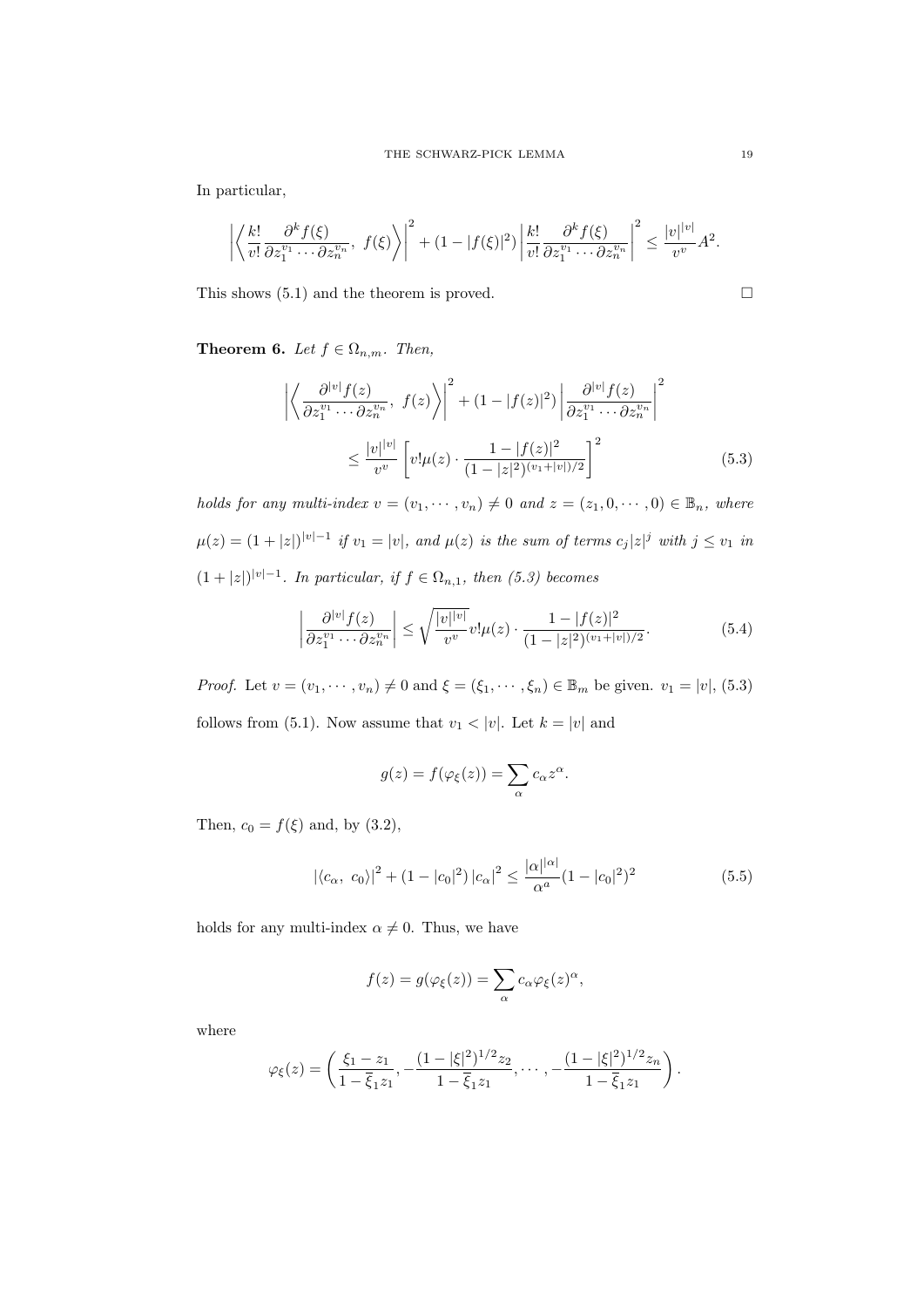For a multi-index  $\alpha$ , denote  $\alpha = (\alpha_1, \alpha')$  with  $\alpha' = (\alpha_2, \dots, \alpha_n)$ . Then, it is easy

to see that

$$
\frac{\partial^k(\varphi_{\xi}(z)^{\alpha})}{\partial z_1^{v_1} \cdots \partial z_n^{v_n}}\Big|_{z=\xi} = \begin{cases} 0, & \alpha' \neq v'; \\ \\ 0, & \alpha' \neq v', \ \alpha_1 > v_1; \\ \\ \frac{(-1)^{\alpha_1+|v'|}(\bar{\xi})^{v_1-\alpha_1}}{(1-|\xi|^2)^{(v_1+|v|)/2}} \frac{v!(k-1)!}{(v_1-\alpha_1)!(\alpha_1-1+|v'|)!}, & \alpha' = v', \ 0 \leq \alpha_1 \leq v_1. \end{cases}
$$

Thus, letting

$$
A_j = \frac{(-1)^{j+|v'|}(\bar{\xi})^{v_1-j}}{(1-|\xi|^2)^{(v_1+|v|)/2}} \frac{v!(k-1)!}{(v_1-j)!(j-1+|v'|)!},
$$

we have

$$
\left. \frac{\partial^k f(z)}{\partial z_1^{v_1} \cdots \partial z_n^{v_n}} \right|_{z=\xi} = \sum_{j=0}^{v_1} A_j c_{j,v'},
$$

and, by the Schwarz inequality and (5.5),

$$
\left| \left\langle \frac{\partial^{|v|} f(z)}{\partial z_1^{v_1} \cdots \partial z_n^{v_n}} \right|_{z=\xi}, f(\xi) \right\rangle \right|^2 + (1 - |f(\xi)|^2) \left| \frac{\partial^{|v|} f(z)}{\partial z_1^{v_1} \cdots \partial z_n^{v_n}} \right|_{z=\xi} \right|^2
$$
  

$$
= \left| \sum_{j=0}^{v_1} A_j \langle c_{j,v'}, c_0 \rangle \right|^2 + (1 - |c_0|^2) \left| \sum_{j=0}^{v_1} A_j c_{j,v'} \right|^2
$$
  

$$
\leq \sum_{j=0}^{v_1} |A_j| \sum_{j=0}^{v_1} |A_j| |\langle c_{j,v'}, c_0 \rangle|^2 + (1 - |c_0|^2) \sum_{j=0}^{v_1} |A_j| \sum_{j=0}^{v_1} |A_j| |c_{j,v'}|^2
$$
  

$$
\leq \frac{|v| |v|}{v^v} (1 - |c_0|^2)^2 \left( \sum_{j=0}^{v_1} |A_j| \right)^2.
$$

Here, we use the obvious inequality  $\frac{|\alpha|^{|\alpha|}}{\alpha^{\alpha}} \leq \frac{|v|^{|\nu|}}{v^{\nu}}$  $\frac{y_1 \cdots y_r}{v^v}$  if  $\alpha_j \leq v_j$  for  $j = 1, \dots, n$ . Note

that

$$
\sum_{j=0}^{v_1} |A_j| = \frac{v!}{(1-|\xi|^2)^{(v_1+|v|)/2}} \sum_{j=0}^{v_1} \frac{(k-1)! |\xi|^{v_1-j}}{(v_1-j)!(j-1+|v'|)!}
$$

$$
= \frac{v!}{(1-|\xi|^2)^{(v_1+|v|)/2}} \sum_{l=0}^{v_1} \frac{(k-1)! |\xi|^l}{l!(k-1-l)!}
$$

 $(5.3)$  is proved.  $(5.4)$  follows from  $(5.3)$  directly and the proof is complete.  $\Box$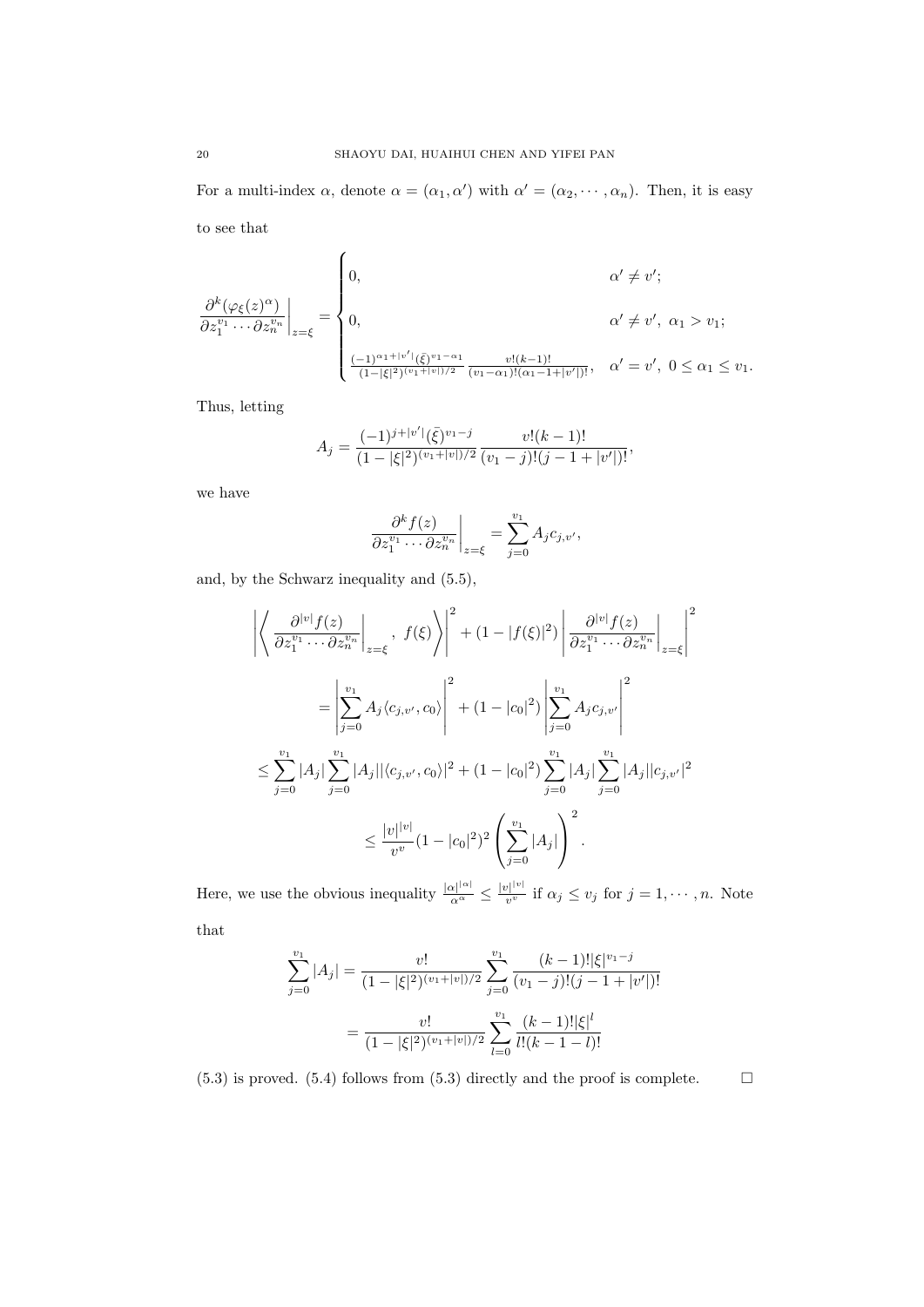**Remark 3.** Let a multi-index  $v = (v_1, \dots, v_n), \xi = (\xi_1, 0, \dots, 0) \in \mathbb{B}_n$  and  $w \in \mathbb{C}$ be fixed. Define

$$
g(z) = \frac{w - \sqrt{|v| |v| / v^v} z^v}{1 - \overline{w} \sqrt{|v| |v| / v^v} z^v} \quad \text{for } z \in \mathbb{B}_n,
$$

and  $f = g \circ \varphi_{\xi}$ . Then,  $g \in \Omega_{n,1}$ ,  $f \in \Omega_{n,1}$ ,  $f(\xi) = w$ , and

$$
g(z) = w - (1 - |w|^2) \sqrt{|v|^{|v|}/v^v} z^v - \overline{w}(1 - |w|^2) (|v|^{|v|}/v^v) z^{2v} - \cdots,
$$
  

$$
\frac{\partial^{|v|} f(z)}{\partial z_1^{v_1} \cdots \partial z_n^{v_n}} \bigg|_{z = \xi} = -\sqrt{\frac{|v|^{|v|}}{v^v}} (1 - |w|^2) \cdot \frac{\partial^{|v|} (\varphi_{\xi}(z))^v}{\partial z_1^{v_1} \cdots \partial z_n^{v_n}} \bigg|_{z = \xi}
$$
  

$$
= (-1)^{|v|+1} \sqrt{\frac{|v|^{|v|}}{v^v}} v! \cdot \frac{1 - |f(\xi)|^2}{(1 - |\xi|^2)^{(v_1 + |v|)/2}}.
$$

This shows that the estimate (5.4) is precise up to a constant less than  $2^{|v|-1}$ .

**Remark 4.** If  $v_1 = |v| = k$ , (5.4) becomes

$$
\left| \frac{\partial^k f(z)}{\partial z_1^k} \right| \le k! (1+|z|)^{k-1} \cdot \frac{1-|f(z)|^2}{(1-|z|^2)^k}.
$$
\n(5.5)

(5.5) is also a consequence of (5.2). For given  $\xi = (\xi_1, 0, \dots, 0) \in \mathbb{B}_n \setminus \{0\}$  and  $w \in \mathbb{C} \setminus \{0\}$ , let  $\theta = \arg \xi - \arg w$  and defined

$$
g(z) = \frac{w + e^{-i\theta}z_1}{1 + \overline{w}e^{-i\theta}z_1} \quad \text{for} \ \ z = (z_1, \cdots, z_n) \in \mathbb{B}_n,
$$

and  $f = g \circ \varphi_{\xi}$ . Then,  $g \in \Omega_{n,1}$ ,  $f \in \Omega_{n,1}$ ,  $f(\xi) = w$ , and

$$
g(z) = w + (1 - |w|^2)e^{-i\theta}z_1 - \overline{w}(1 - |w|^2)e^{-2i\theta}z_1^2 + \overline{w}^2(1 - |w|^2)e^{-3i\theta}z_1^3 + \cdots
$$

Thus, for any positive integer  $k$ , we have

$$
\frac{\partial^k f(z)}{\partial z_1^k} \bigg|_{z=\xi} = (1 - |w|^2) \sum_{j=1}^k \overline{w}^{j-1} e^{-ji\theta} \frac{d^k}{dz_1^k} \left( \frac{(\xi_1 - z_1)^j}{(1 - \overline{\xi}_1 z_1)^j} \right) \bigg|_{z_1 = \xi_1}
$$

$$
= -\frac{k!(1 - |w|^2)}{(1 - |\xi|^2)^k} \sum_{j=1}^k \frac{(k-1)!e^{-ji\theta} \overline{w}^{j-1} \overline{\xi}^{k-j}}{(j-1)!(k-j)!}
$$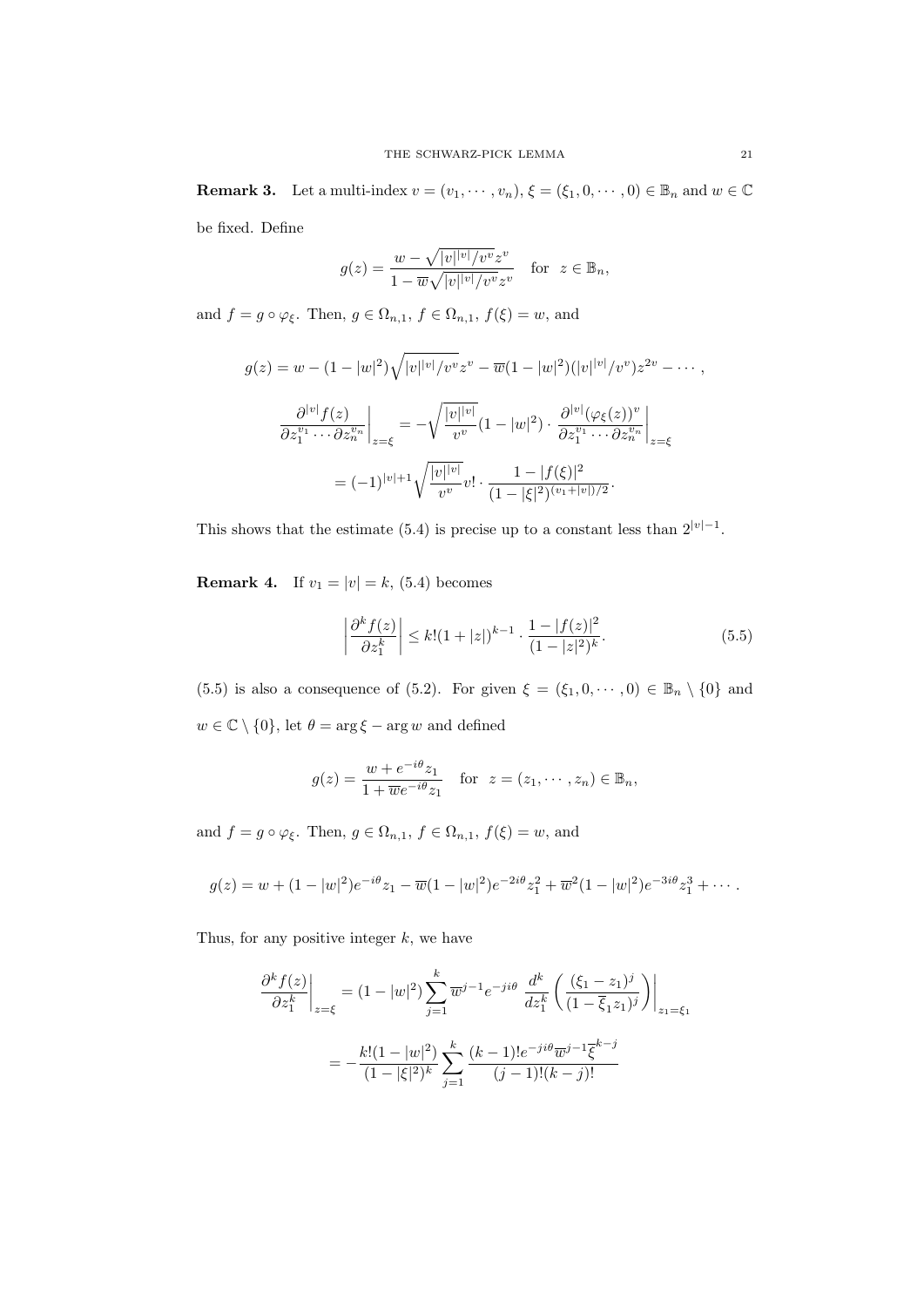$$
= -\frac{k!(1-|w|^2)|\xi|^k w}{(1-|\xi|^2)^k|w|\xi^k} \sum_{j=1}^k \frac{(k-1)|w|^{j-1}|\xi|^{k-j}}{(j-1)!(k-j)!}
$$

$$
= -\frac{k!(1-|w|^2)|\xi|^k w}{(1-|\xi|^2)^k|w|\xi^k} (|w|+|\xi|)^{k-1}
$$

and, consequently,

$$
\lim_{w \to \partial \mathbb{D}} \frac{\left| \partial^k f(z) / \partial z_1^k \right|_{z=\xi}}{1 - |f(\xi)|^2} = \frac{k!(1 + |\xi|)^{k-1}}{(1 - |\xi|^2)^k}.
$$

This shows that (5.5) is asymptotically sharp.